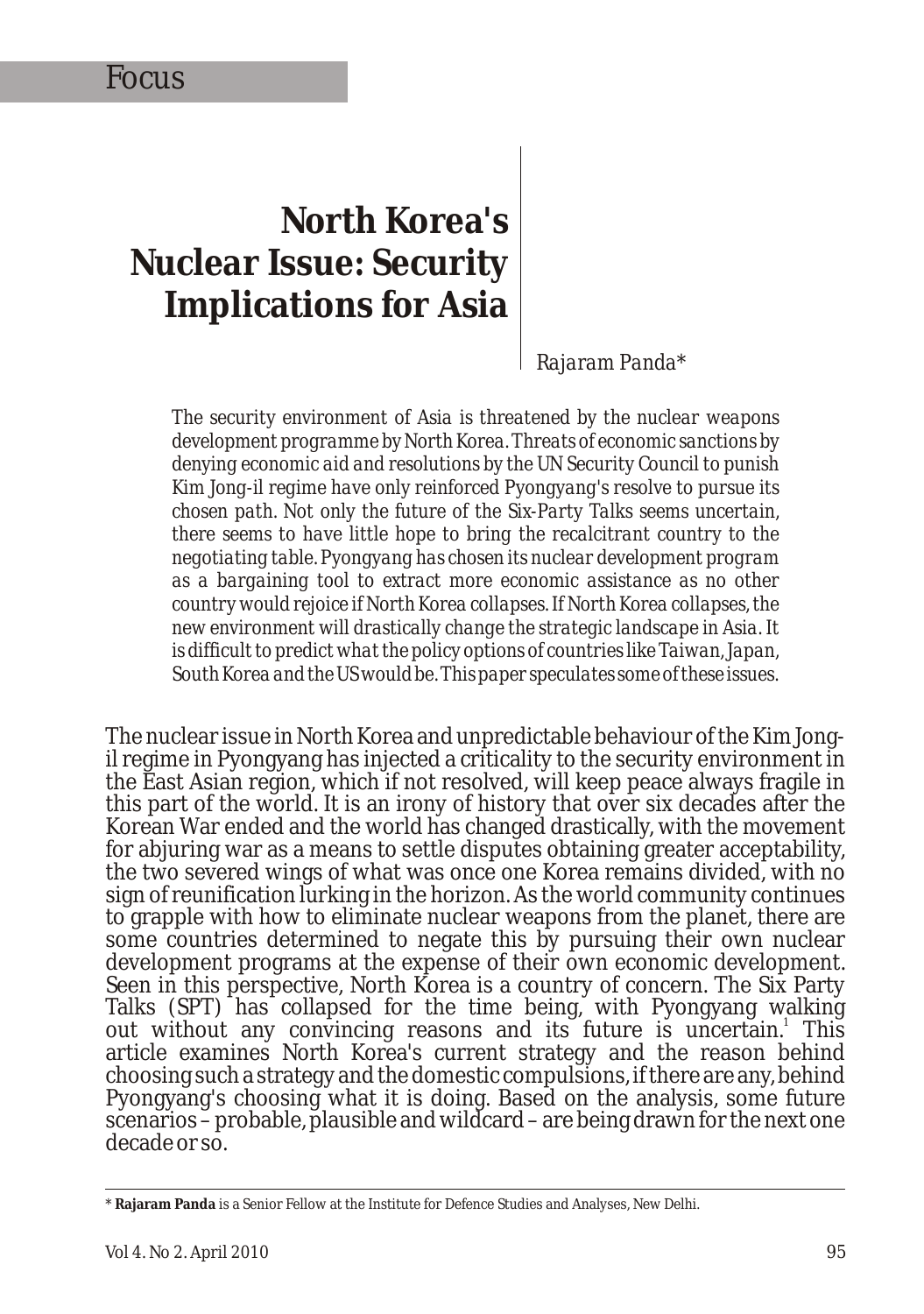# **A Backdrop**

Until mid-1980s, North Korea's broad foreign policy strategy was offensive and objectives were revisionist. First, it sought unification in the 1950s by using force but failed. In the 1960s, its complicity to overthrow the government in South Korea by sending a number of operations did not work either. After that, for over a decade or so, it turned more defensive and worked towards maintaining status quo. In the 1970s, it sought to conclude a peace agreement with the US and encouraged the US to pullout troops from South Korea without giving any guarantee to South Korea's security. This too did not succeed. Even its attempt to assassinate the South Korean President in the 1980s and then unsuccessful attempt to disrupt the Seoul Olympics by bombing a Korean Air civilian passenger plane only demonstrated symptoms of Pyongyang's

desperation and signs of belligerence. At a time when South Korean economy was on an upswing, Pyongyang seems to be frustrated with its own economic decline and in desperation chosen a selfdestruction path. In the early 1990s, in a sudden reversal in policy, it became defensive during which economic survival became the top priority.<sup>2</sup>

South Korea, on its part, tried to keep the North engaged for over a decade until February 2008 when the conservative government of Lee Myung-bak was inaugurated in South Korea. Lee brought a sceptical attitude towards the North, in particular on its denuclearisation programmes. However, wrangling over the timing of the country's removal from the terrorism list and verification derailed negotiations. Though a breakthrough seemed a possibility, only a

**A**t a time when South Korean economy was on an upswing, Pyongyang seems to be frustrated with its own economic decline and in desperation chosen a selfdestruction path.

partial one was possible in October 2008. This was again threatened to be negated as host of other issues got entangled as news came that Kim Jong-il had suffered a stroke in September 2008. A possible leadership transition got embedded in the possible future of the SPT.<sup>3</sup>

During the Lee administration, South Korea began to review the policy of the predecessor governments of Kim Dae-jung and Roh Moo-hyun, though the 2007 elections was a virtual referendum on the strategy of engagement. Lee's policy towards the North was more progressive and ambitious. His "Vision 3000, Denuclearisation, Openness" plan was an exercise in carrot-and-stick diplomacy, which aimed at the North surrendering its nuclear weapons. In return, the Lee administration outlined a comprehensive package in five major sectors – industry, education, finance, infrastructure, and welfare – aimed at raising per capita income for the North to \$3,000, three times above then 5 existing level.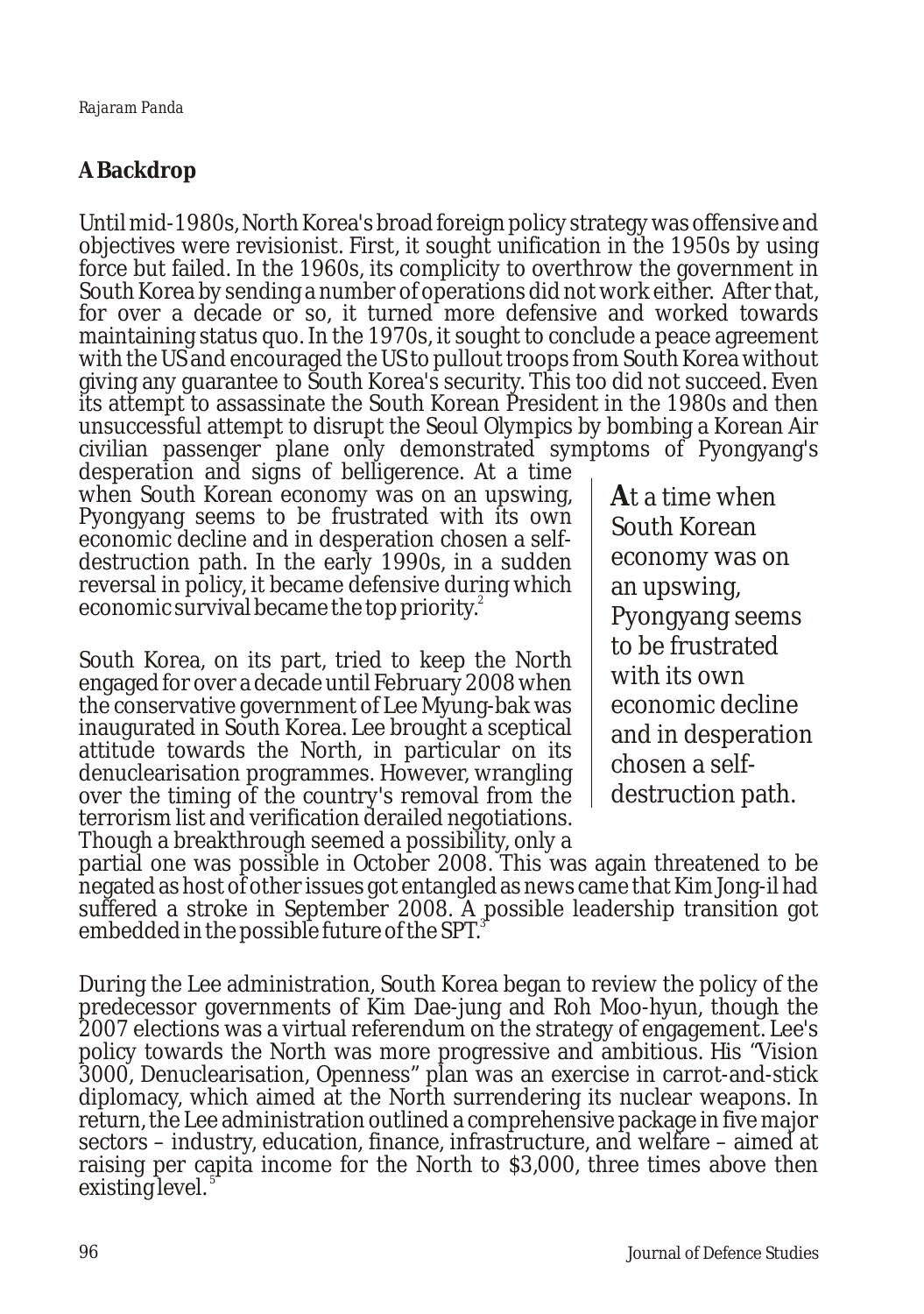From the very beginning, Vision 3000 had no slightest chance of being accepted by the North. A country overwhelmingly ideologically tilted, the word "openness" (kaebang) was seen as a cunning imperialistic trick aimed at destroying the North's socialist system. The leadership in the North was aware of the fact that if the peoples are exposed to the information of prosperity in the South, they may as well clamour for the same, leading to restiveness. Therefore, the best option to maintain legitimacy in power was to keep the society closed and tightly controlled. The events of what happened in East Germany and Romania not long ago kept the Kim regime always alert so that a similar fate does not befall on North Korea.

South Korea made the availability of aid conditional on the North's commitment to resolve the nuclear issue. Thus, the second word in the Vision 3000 was more problematic. North Korea has neither the desire nor the willingness to surrender its nuclear weapons as it wants to keep them both as a deterrent against foreign attack as well as a tool to squeeze more money and aid from the international community. The Kim regime was hamstrung in explaining to its people if it surrenders its only visible achievement of successfully completing its nuclear weapons project. Even a huge bailout package from overseas was never a tempting option. The Vision 3000 saw its quick burial so soon after it took birth.

So far as Pyongyang was concerned, the cost of dismantling the Yongbyon nuclear facility was not so huge and therefore there was room to keep the doors for negotiation open.<sup>6</sup> Pyongyang is aware of the fact that Yongbyon

**S**o far as

Pyongyang was concerned, the cost of dismantling the Yongbyon nuclear facility was not so huge and therefore there was room to keep the doors for negotiation open.

laboratories have produced enough plutonium for a few nuclear devices, which will serve its dual political purposes of deterrence and blackmail. While Pyongyang was willing to dismantle the Yongbyon facility for a price to be determined by itself, it was in no way prepared to give up the nukes and plutonium and thereby surrender the fruits of its four-decade long expensive research. Such stance on conditional aid offer meant that Vision 3000 was unacceptable to North Korea.

Even when the US and other powers kept doors open to engage the North in dialogue to denuclearise the country, the economic situation in the North continued to deteriorate. The country experienced acute food shortage

with a 1.6 million metric ton grain shortfall. By 2008, the balance between the demand and supply of grain was at its most precarious point since the 1990s famine.<sup>7</sup>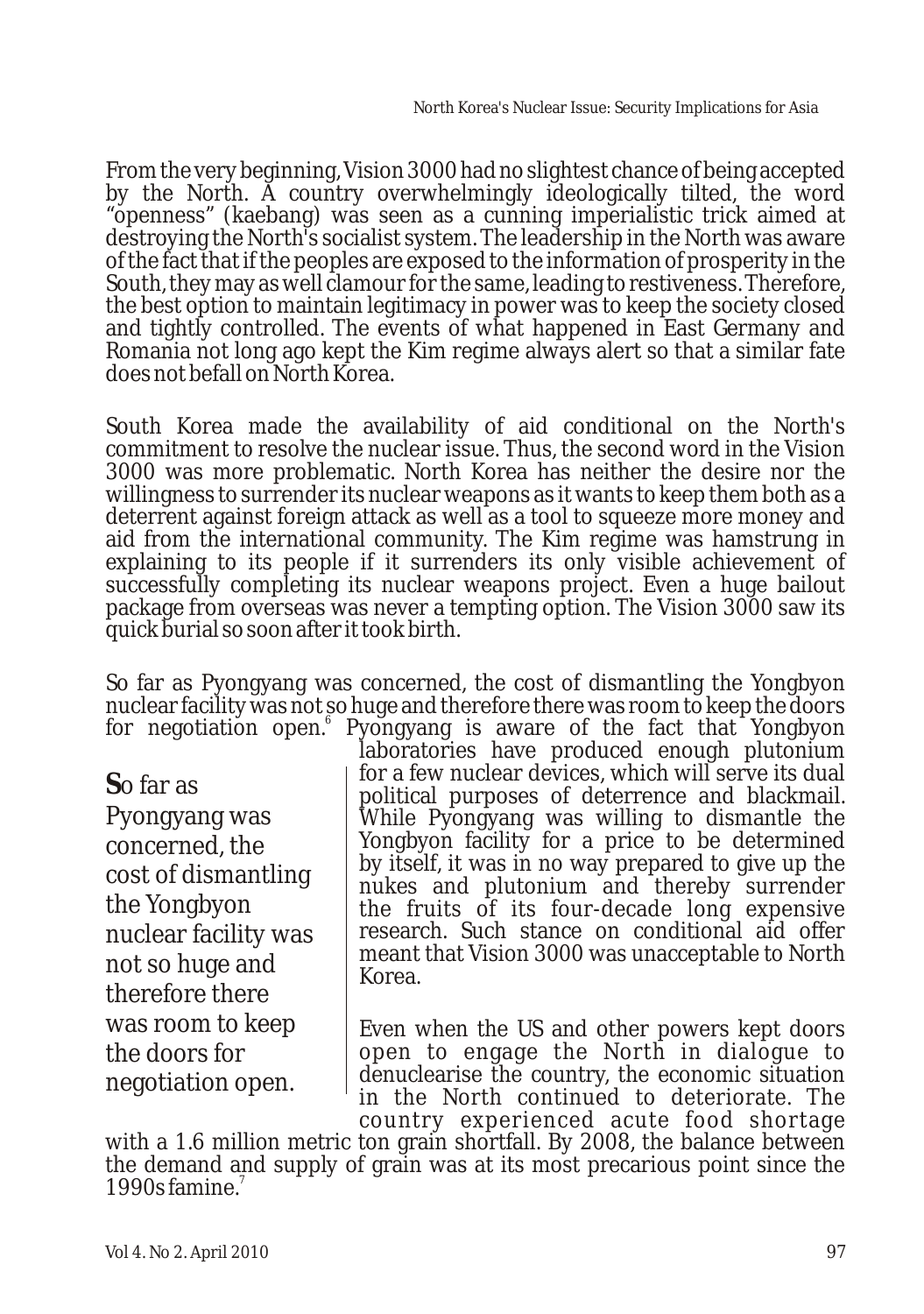North Korea is highly dependent on the import of fertilizer from the South, much of which came as aid. But when North Korea conducted missile and nuclear tests in October 2006, South Korea suspended fertilizer shipments. As a result, local grain production fell. The problem was accentuated by flood, which continued till 2007. On its part, South Korea showed conciliatory tone and offered developmental assistance on humanitarian aid without conditions. By this time, Pyongyang had already adopted a highly confrontational policy, from which it was unwilling to retreat. The situation in North Korea worsened when world grain prices nearly tripled in the first half of 2008, and soon food grains disappeared from shops and created a panic situation.

Yet, Pyongyang showed defiance by announcing in April 2008 that it would not seek aid from South Korea at all and turned to China for assistance. As China itself was affected by the rise in world grain prices, it restricted export of grain and agricultural inputs to North Korea. The US bailed out temporarily by making a commitment of 500,000 metric tons of grain aid. In view of the deteriorating economic situation in North Korea by the closing months of 2008, South Korea feared a recurrence of famine and therefore, stressed the importance of rapid humanitarian relief. An unstable North Korea is always an unwelcome prospect that no country in East Asia would rejoice.

### **Nuclear Test of May 2009**

Even when the world was grappling with how to economically stabilise the North, Pyongyang surprised the world by conducting an underground nuclear test on 25 May 2009,<sup>8</sup> the second time in three years when it had successfully conducted a similar test on 9 October 2006. The magnitude of the explosion in North Hamgyong Province, in the northeastern part of the country near the Chinese and Russian borders, was four times greater than the test of 2006. This test came less than two months after North Korea launched a long-range missile – Taepodong-2 – into the Pacific on the same day US President Barack Obama was making a lofty speech in Prague calling on the world to move towards eliminating all nuclear weapons. The test was a dismissive response to Obama's idea.

**T**he magnitude of the explosion in North Hamgyong Province, in the northeastern part of the country near the Chinese and Russian borders, was four times greater than the test of 2006.

This gave a severe jolt to the delicately maintained fragile peace in the Northeast Asia, the significance of which is going to be more far reaching now than ever before for the Asian security. Unless some serious damage-control efforts are made with urgency, the ripple effect of the North Korean action might lead to revisiting policy options in other East Asian countries, such as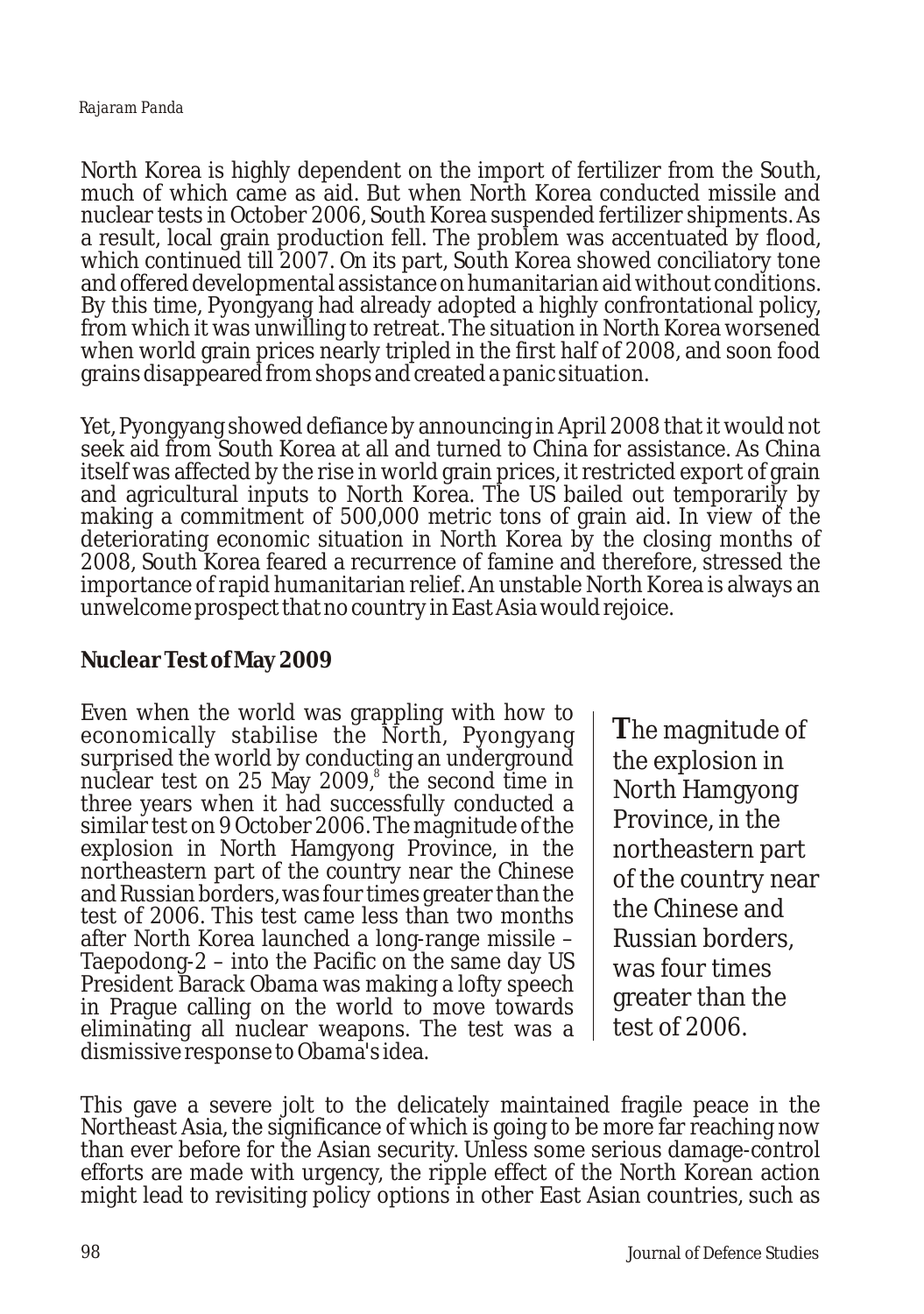Japan, South Korea and Taiwan. If such a scenario develops, security issue in other countries will be re-ordered, leading to possible realignment of power balance in the region.

It may be recalled when Pyongyang launched a long-range rocket on 4 April, it drew condemnation from the United Nations Security Council in the form of a presidential statement.<sup>9</sup> The test of 25 May defied UNSC Resolution 1718, which was issued after North Korea had conducted its first nuclear explosion in October 2006. Resolution 1718 demanded that Pyongyang must refrain from conducting additional nuclear tests. It also prohibited the movement in or out of North Korea of such weapons and components. The resolution imposed economic sanctions and banned missile development.<sup>10</sup> For its own reason, Pyongyang has preferred to defy the international community and going ahead with what it thinks is in its own interests.<sup>11</sup> When UNSC called for further sanctions following its 4 April rocket launch, Pyongyang threatened to retaliate by testing an intercontinental ballistic missile and another nuclear device.<sup>12</sup>

North Korea claims that the test of 25 May would help it to solve "scientific and technological problems arising in further increasing the power of nuclear weapons and steadily developing nuclear weapons". The test came just one month after it announced that it would restart reprocessing spent nuclear fuel. In fact, when Pyongyang's missile launch of 4 April had resulted in a nonbinding presidential statement by the UNSC, the North had reacted by removing International Atomic Energy Agency officials who were monitoring its nuclear programs and speeded up its preparation for the nuclear test. The foreign ministry of North Korea declared the DPRK would never again participate in the SPT.<sup>13</sup>

# **Reactions**

The reactions from major world capitals to Pyongyang's nuclear and missile tests were strong and one of condemnation. US President Barack Obama said Pyongyang's actions were a reckless challenge warranting actions from the international community. European Union foreign policy chief Javier Solana branded the test a "flagrant violation" of a Council resolution which required "<sup>14</sup> a firm response". China, Russia, France and Britain, which with the US are the permanent Security Council members, expressed alarm at the hermit state's test that was as powerful as the US atom bomb dropped on Nagasaki in World War II – in the 10 to 20 kiloton range. The uniform condemnation from around the globe underscored the isolation of the secretive state. Obama said that North Korea's behaviour increases tensions and undermines stability in Northeast Asia and that such provocations will only serve to deepen North Korea's isolation.

UN Secretary-General Ban Ki-moon said he was "deeply worried" by the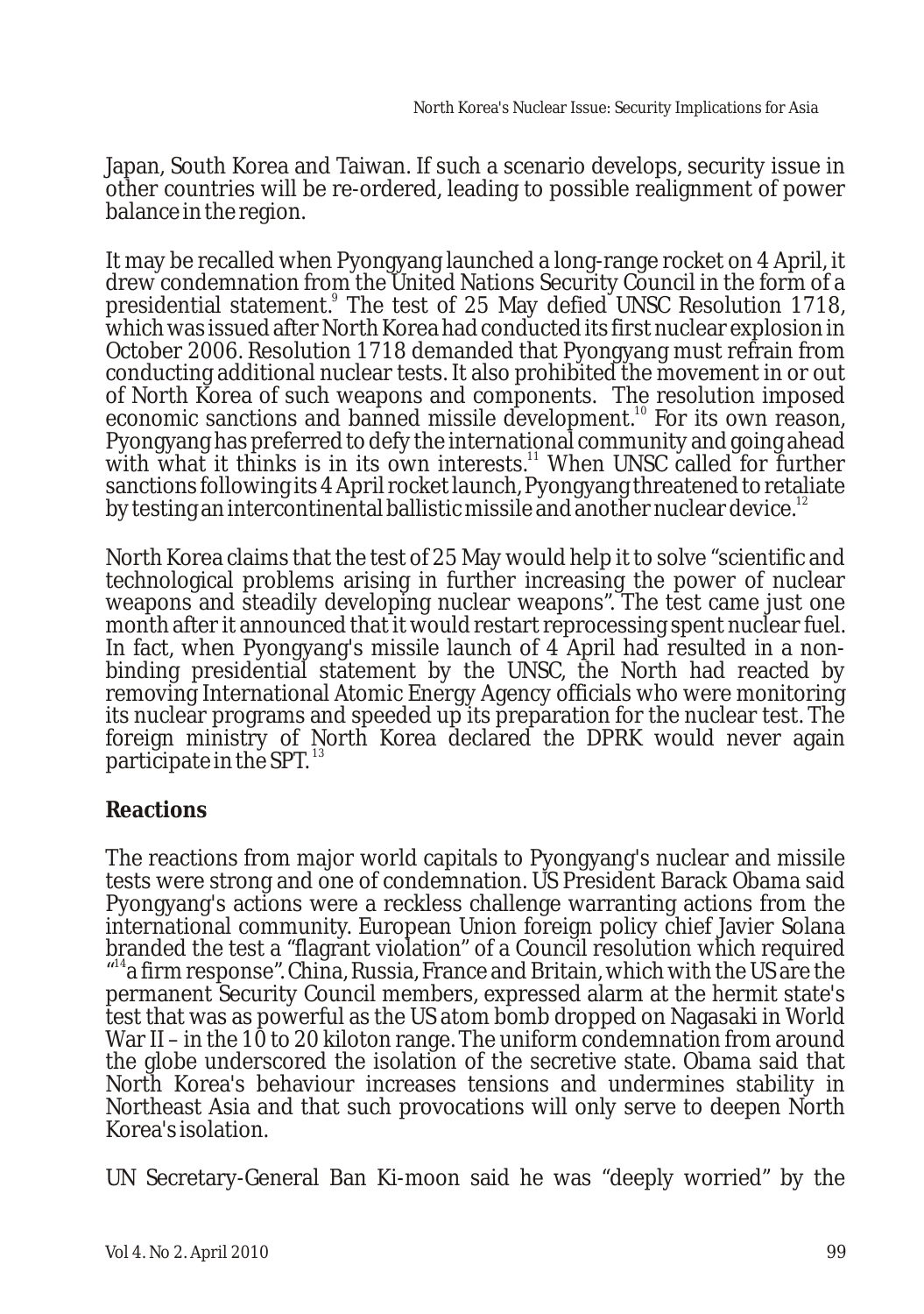development. Japan wanted to seek a new resolution condemning the test at the UNSC. Japan's Prime Minister Taro Aso saw in Pyongyang's action a major challenge to the nuclear non-proliferation regime and a clear violation of the UNSC resolution. In New York, Yukio Takasu, Japan's UN ambassador, met with the Russian ambassador and requested an emergency meeting of the Security Council.<sup>15</sup> The major question was whether Japan and the US could persuade China and Russia to go along with a resolution condemning Pyongyang's latest nuclear test. It may be recalled, due to resistance from China and Russia, the Security Council settled for a toothless president's statement, instead of a stronger resolution, after the North launched a ballistic missile on 5 April.

The reaction from Japan was the strongest. Being the only country in the world which has been a victim of nuclear bomb, to have a nuclear state in its neighbourhood is the most frightening proposition for Japan. The anti-nuclear sentiment is very strong in Japan. The Allied Power-imposed Article 9 of the

Constitution prohibits Japan to acquire or export arms or any other military equipment. Japan has successfully conducted its peaceful economic policies, while remaining under the American nuclear umbrella. Therefore, a nuclear North Korea would be disturbing for Japan.

A number of groups in Japan expressed outrage at Pyongyang's action. A number of hibakushas, the victims of the atom bomb still surviving, are the strongest critics of Pyongyang's action. At a time when major powers of the world are working towards reducing nuclear weapons, Pyongyang's actions runs counter to global trends. Since even with underground testing, radiation is leaked, the North Korean public also run risk of being exposed to radiation.

In response to tighter international sanctions for its April rocket launch, North Korea announced that it would no longer be a party to the SPT. Russia reacted by saying that the violation of the Security Council resolution was a serious blow to efforts to control the spread of nuclear weapons and that the SPT was the only solution to the crisis.

**T**he uniform condemnation from around the globe underscored the isolation of the secretive state. Obama said that North Korea's behaviour increases tensions and undermines stability in Northeast Asia and that such provocations will only serve to deepen North Korea's isolation.

Iran, which strongly denies accusations by the West that it has a covert nuclear weapons program, stated that the Islamic Republic had no missile or nuclear cooperation with North Korea. Iran has stated its official principle of opposing the production, expansion and the use of weapons of mass destruction. The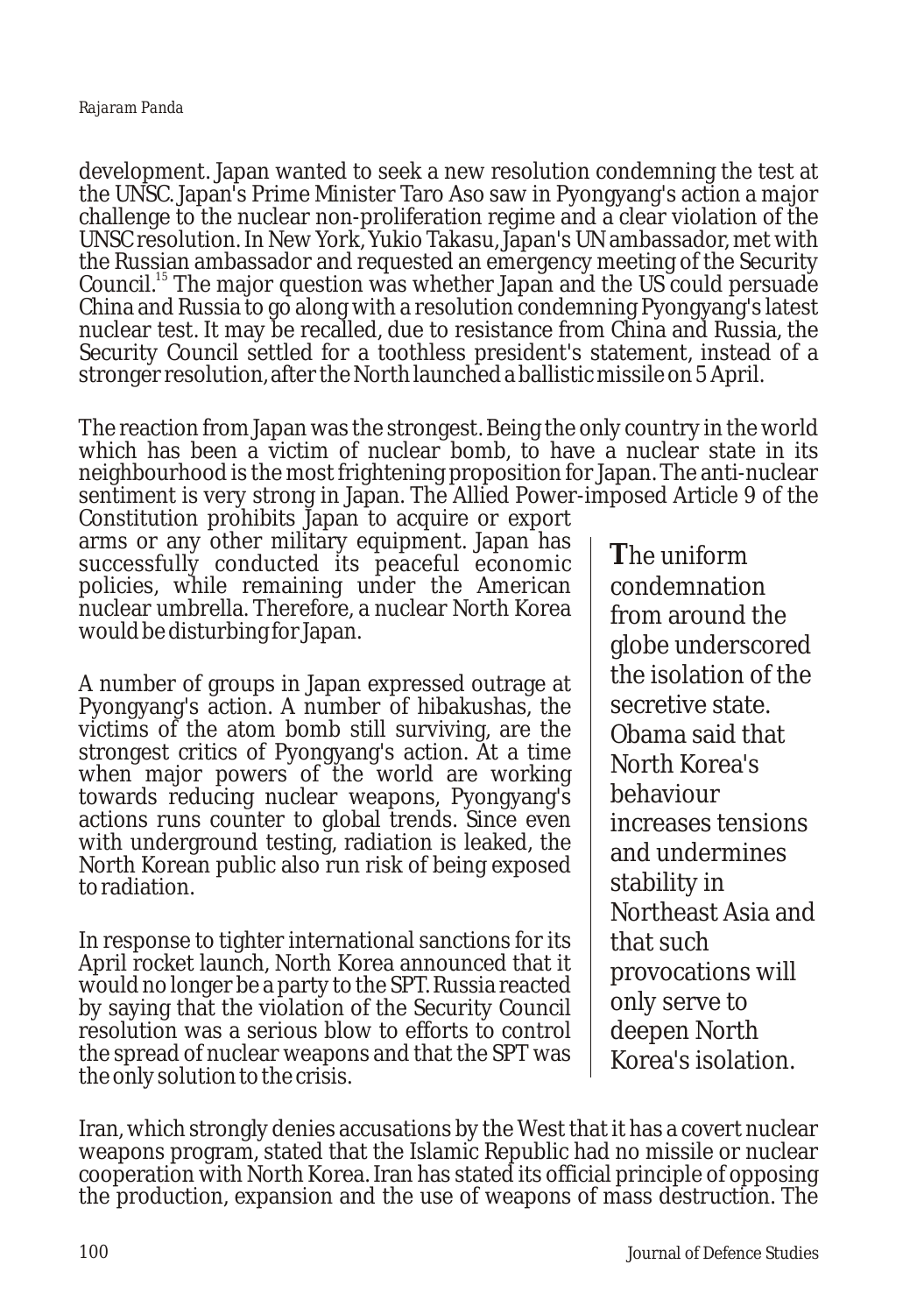Korean blast was up to 20 times more powerful than the North's first nuclear test, underscoring the advances in its nuclear program. The US, however, accused North Korea of supplying missile and missile technology to Iran and nuclear technology to Syria. It seems that the nuclear test reflected North Korea's attempt to shift the agenda of any future negotiations to arms control instead of denuclearization.

**T**he Korean blast was up to 20 times more powerful than the North's first nuclear test, underscoring the advances in its nuclear program.

It is difficult to disbelieve that North Korea is not in nuclear nexus with Iran, Syria, Pakistan and even Myanmar. In August 2009, for example, a ship shuttling weapons from North Korea to Iran was seized by the United Arab Emirates. The equipment included detonators and ammunitions for rocketpropelled grenade launchers, but no nuclearrelated materials. However, this violated Resolution  $1874<sup>16</sup>$  and Iran's purchase of military equipment from North Korea violate UN sanctions imposed against North Korea in response to Pyongyang's test of a nuclear device in May  $2009$ .<sup>17</sup>

While major powers were scrambling to find credible response to North Korea's increasingly brazen saber rattling – how to punish the renegade Communist regime without triggering a second all-out war on the Korean peninsula in little more than half a century – a coordinated and effective response by the UNSC became more important. This is because Pyongyang threatened to attack South Korea after Seoul announced that it would join an international effort to stop and search vessels leaving North Korean ports, which were suspected of carrying nuclear technology or materials. Pyongyang further declared that it was no longer bound by the terms of the armistice that ended the 1950-53 Korean War, and that Seoul's participation in the naval cordon sanitaria would amount to a declaration of war. The two Koreans technically remain at war because their three-year conflict ended in a truce, not a peace treaty, in 1953.<sup>18</sup> Seoul responded "sternly" to any provocation by its northern neighbour. Any coherent response by the UN Security Council seems unlikely because Russia and China, two of the five permanent members of the Council with veto powers, might not fully cooperate with the demands from Japan and the US.

Both Russia and China have land borders with North Korea and both are extremely careful not to precipitate any major conflagration and instead opt for sustained dialogue by engaging North Korea. China more than Russia, would be more worried of the fallout of any possible military conflict, perhaps with the use of nuclear weapons, as it fears chaos over the border that could spill on to its own territory. This factor itself severely limits any strong measures by the UN Security Council. China has long seen the North as a strategic buffer against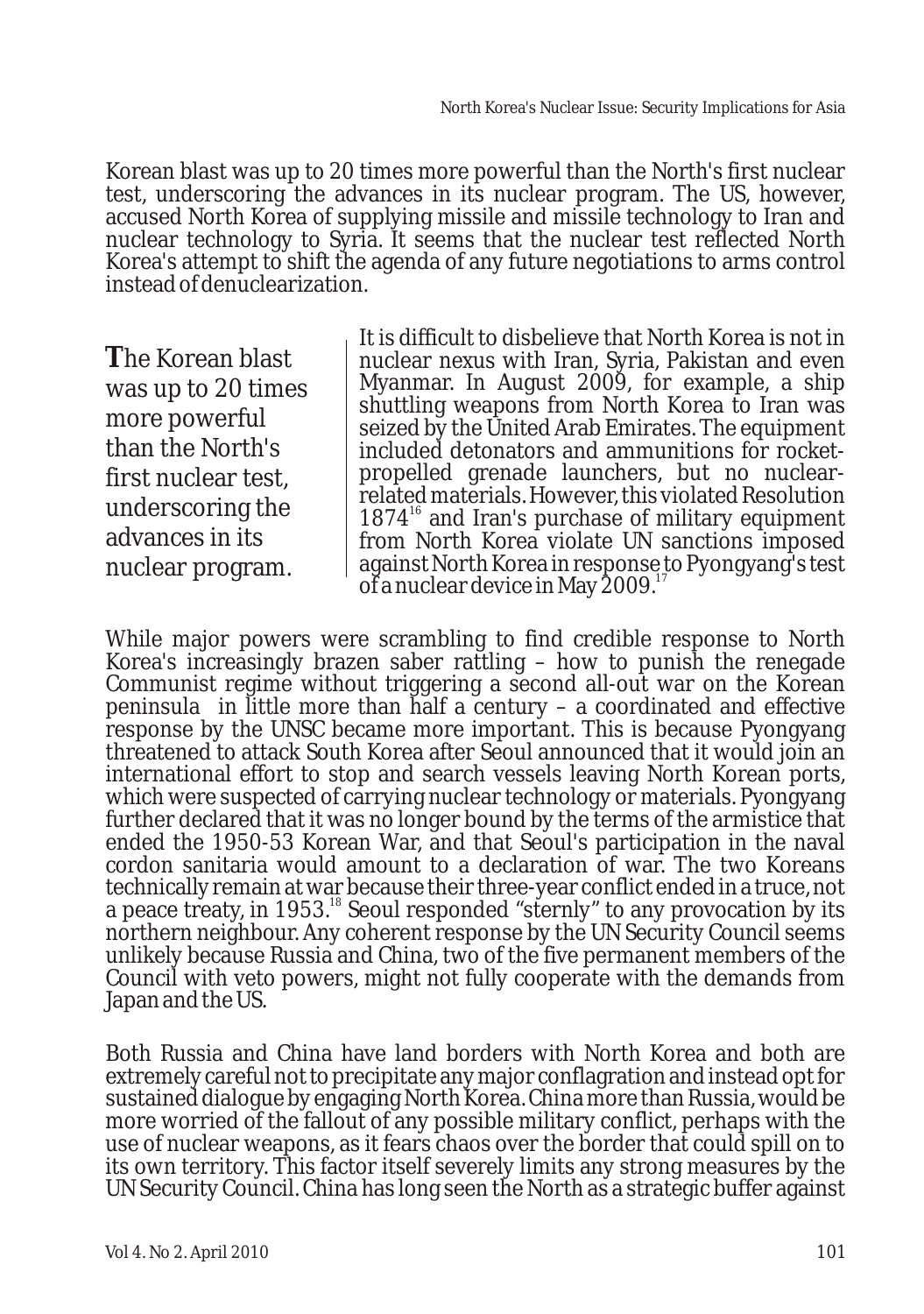the extension of US forces up to its border.<sup>19</sup> Beijing's policy makers are juggling concerns about potential instability in North Korea, its weakened sway there and fears of a regional confrontation over Pyongyang's nuclear arms program.

What are then the options? Tighter financial squeeze on the North could be one option. But then, years of poverty and sanctions have not really prevented the North from developing the nuclear capacity, which it sees as the bargaining chip with the US and its allies. Nations for years have tried a mix of huge aid pledges and tough economic sanctions to persuade impoverished North Korea to give up its nuclear weapons program. The only real alternative seems to be to restart the stalled sixnation talks involving Japan, Russia, China, the US and the two Koreas.

India too reacted to the nuclear test by North Korea as a "development of serious concern". Soon after assuming office as Defence Minister on his second term, A.K. Antony said the security scenario around India was becoming more and more challenging. In response to the emerging security challenges, India is putting its eggs in many baskets and its relations **N**ations for years have tried a mix of huge aid pledges and tough economic sanctions to persuade impoverished North Korea to give up its nuclear weapons program. The only real alternative seems to be to restart the stalled six-nation talks involving Japan, Russia, China, the US and the two Koreas.

do not remain one or two-country centric. India has defence cooperation with 45 counties, including the US, the UK, Russia, France, Germany, Israel and China and has joint exercises with more than 12 countries.

# **Crisis in Leadership**

The North Korean belligerency probably reflects a succession crisis for the regime. Asian as well as Western security experts believe that Kim Jong-il is in poor and declining health after a reported stroke in August 2008. His days are seen to be numbered. Therefore, Kim is relying on hard-line generals to prepare for succession, reportedly to one of his three sons. Pyongyang is experiencing a peculiar truism that successive shipments of food, oil and other economic aid, followed by threats of economic sanctions, have created a situation in which belligerent acts such as that of 5 April and 25 May have often elicited more offers of economic aid. $2^2$ 

It may be recalled Kim Jong-il inherited power when his father, North Korean founder Kim Il-sung, died in 1994. In doing so, he established the first dynasty in the communist world. The test could be explained in part by North Korea's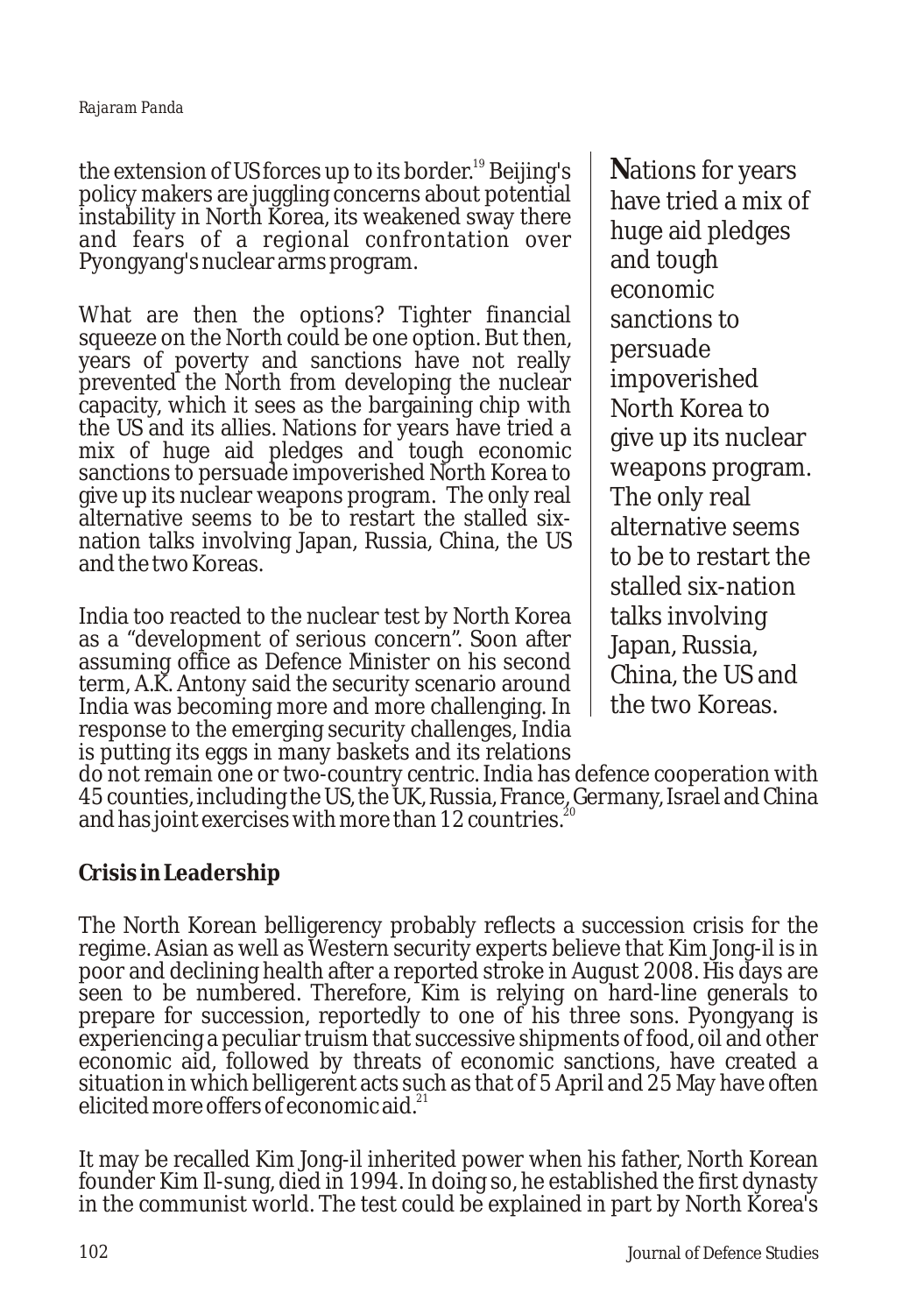desire to look tough during a delicate transition from Kim's leadership to that of his son. It is believed Kim's brother-in-law, Jang Seong-taek, is being groomed as a "regent" for Kim family interests to possibly pave the way for the Korean leader's third son, Kim Jong-un, to take power.

If Kim Jong-un is really selected to succeed his father, then the man who will have his finger on Pyongyang's atomic devices is almost a complete unknown. His Western education is no guarantee that he would be more reasonable. The expectations of Bashar al-Assad, a UK-trained ophthalmologist, becoming President of Syria and transforming Syria is before us as an example how the existing political structures do not allow drastic alteration of policies.<sup>22</sup> The junior Kim will struggle to impose his authority on a rigidly hierarchical North Korea run by a military in charge of a million-strong army. For the Kim dynasty to survive into a third generation, the support of the armed forces leadership is essential. The nuclear test and the missiles show of strength may be above all deliberate signals by Kim of his commitment to the military.

Kim Jong-un was favoured over his two older brothers because the older brothers had tarnished their reputation. Kim Jong-nam, the oldest, 38, is a wellknown face at the gambling tables of Macao and incurred his father's wrath by trying to get to Disneyland in Japan on a forged Dominican passport. He was

**T**he expectations of Bashar al-Assad, a UK-trained ophthalmologist, becoming President of Syria and transforming Syria is before us as an example how the existing political structures do not allow drastic alteration of policies.

detained at Japan's Narita Airport and sent back home. Moreover, the relationship between Kim Jong-il and his mother was seen as improper. The middle son, Jim Jong-chol, is remarkable only for inviting Eric Clapton, the rock guitarist, to play in the reclusive state.

North Korea experts believe Kim heightened tensions, including detonating a nuclear device, as a show of internal strength aimed at deterring challengers to the succession. According to South Korea's security services, North Korea's parliament, military and embassies all received instructions on 25 May 2009 to swear allegiance to Kim Jong-un. If Kim's health deteriorates further but still survives till 2012, it is possible that his son will be formally anointed in 2012, the 100th anniversary of his father's birth. However, if the senior Kim suddenly drops dead or had another stroke, it is unclear if the military would accept the young Kim as their leader. The absence of a

successor has been one of North Korea's biggest strategic weaknesses. Kim Jong-il was styled heir apparent for more than a decade before Kim Il-sung died in 1994. The second atomic test was a perfect set-piece for the third boy to play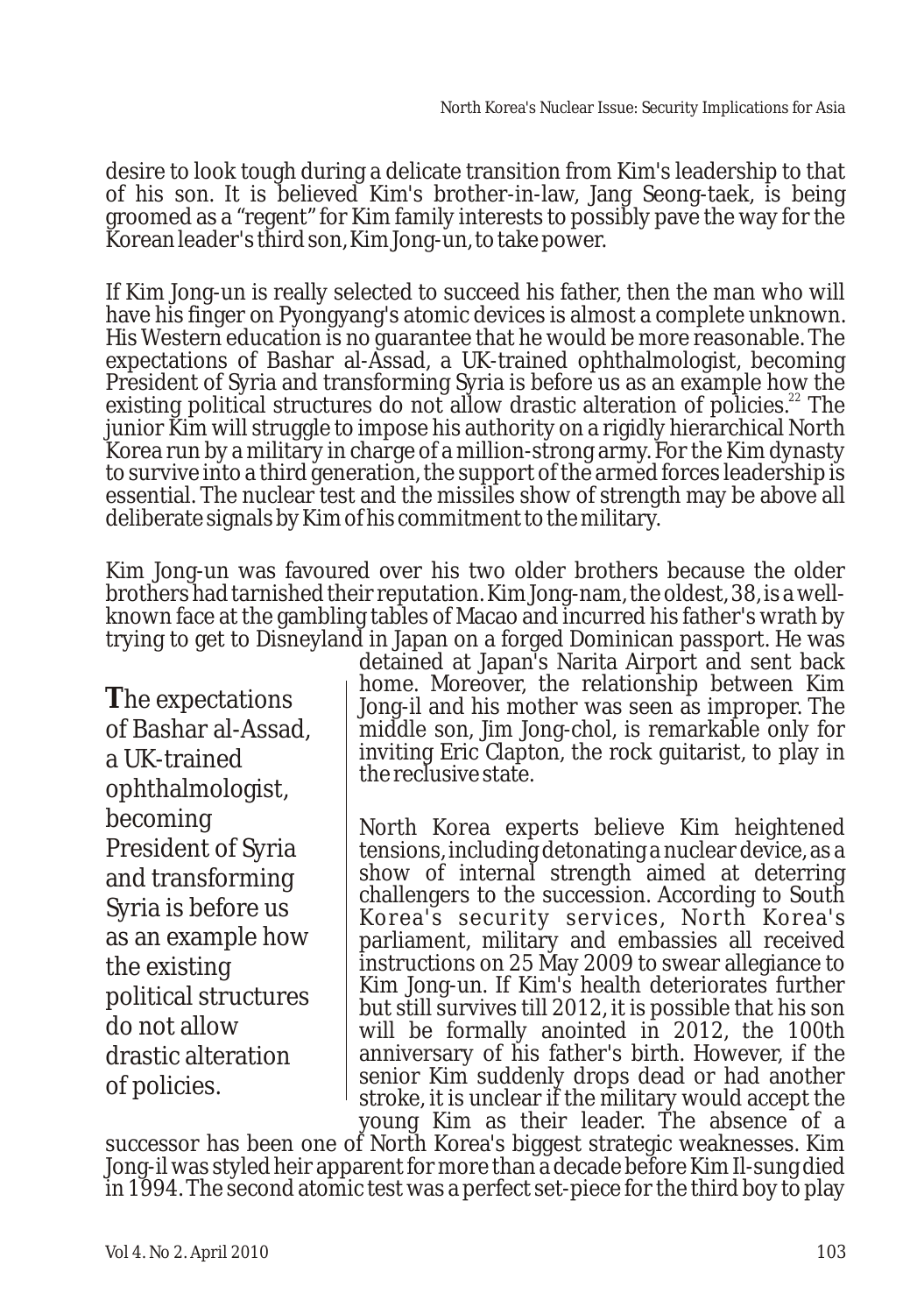his major political role.

Should the senior Kim suddenly die, it is not clear how the junior Kim will handle the affairs of the state. Since the risks of infighting the nuclear-armed state would be all but real, the junior Kim would have to rely on a politburo of party and army officials. It is unlikely he can ever become a "Dear Leader" like his father Kim Jong-il or "Great Leader" like his grandfather Kim Il-sung. Kim Ilsung, the nation's founder, is celebrated for his guerilla battles against the Japanese in Manchuria in the 1930s and Kim Jong-un cannot be compared to him by any standard. Moreover, the cult system cannot go on through the third generation. For the cult system to be established, three things are necessary – power, personality and policy and it is hard to expect the three Ps from a 20 something old Kim Jong-un.

If Kim Jong-il falls, the most likely scenario will be a politburo system centered on senior military and party officials. This is an ideal scenario for power struggle. At the moment, Kim Jong-il is testing loyalty, screening people to see who is really dedicated. In the event of his sudden death, Kim Jong-un would have little immediate weight. In contrast, his father Kim Jong-il had been active in politics for 30 years before the death of his father Kim Il-sung. The transfer of power will be smooth if it is done during when Kim Jong-il is alive. But after his death, the likely scenario will be a collective leadership backed by the military with Kim Jong-un as a titular leader.<sup>23</sup> Whoever takes over, it is unlikely that there will be a sudden softening of North Korea's tough outlook towards South Korea or the rest of the world.<sup>24</sup>

Even when debate on the succession issue was intensified in the first half of 2009, the situation suddenly changed unexpectedly by August and all indoctrination activities were ordered to be stopped. The decision about a successor was put on hold. Though it is not possible to find out the reason, some guesses are possible.

There can be two views: The Dear Leader recovered from ailing health and is now in perfect health and therefore a decision about a successor can wait. The other view is that Kim Jong-il does not want to continue with the tradition of hereditary rule at all, knowing perfectly well that the system is too fragile to be sustainable for long and that it will soon implode.<sup>25</sup> Kim might not like his family men to be at the helm when the system collapses. If, however, the junior Kim is indeed chosen as the successor, he is likely to remain as an obedient puppet, easily manipulated by the old guard. These are speculations at the moment.

# **Various Scenarios**

The strategic realities of the Korean peninsula seem not to have changed much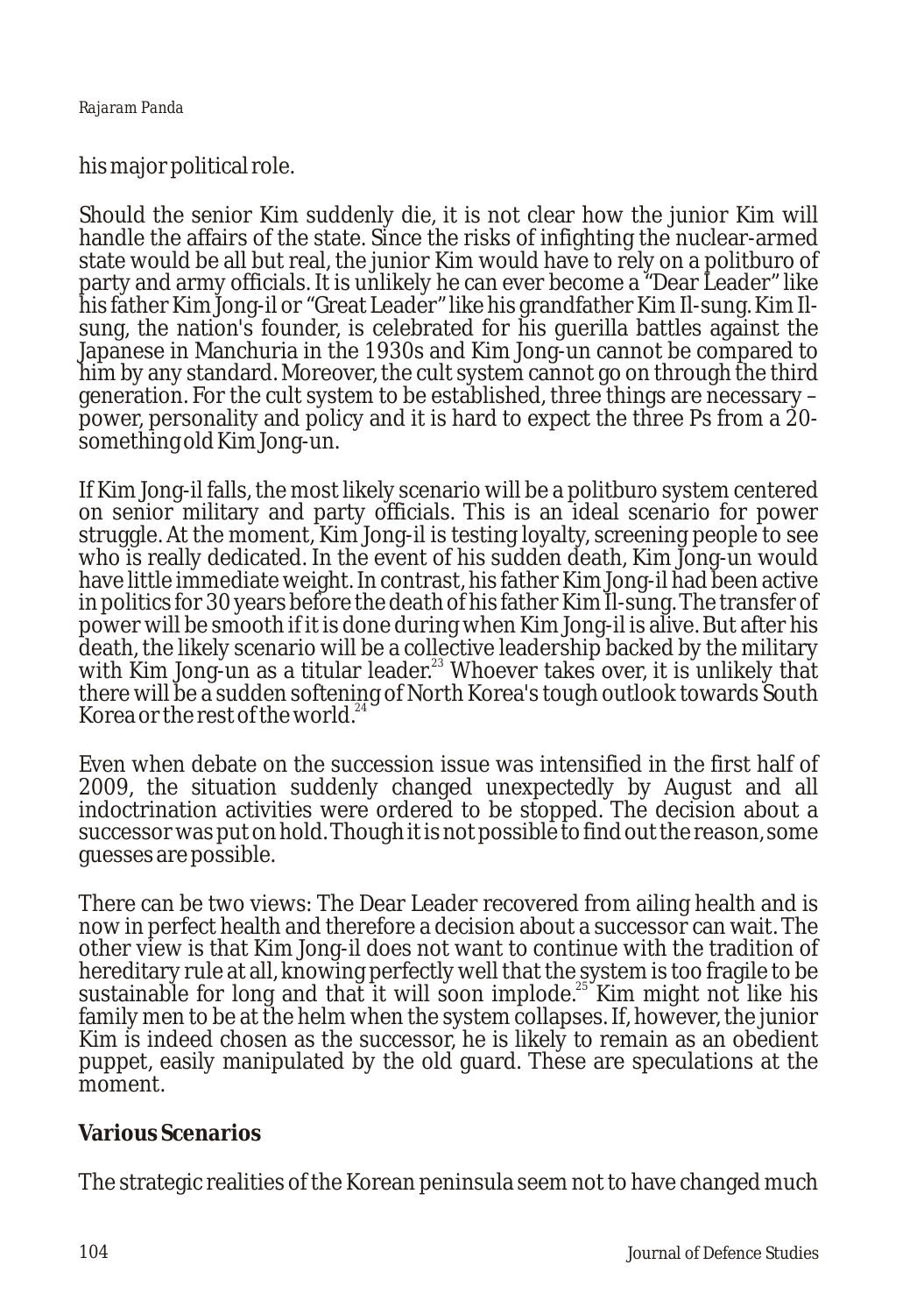as in early 1950s. The 10 million people in South stand well within the North Korean artillery range, less than 40 miles south of a narrow demilitarised zone left by a war that no peace treaty has ever formally ended, and where nearly two million highly armed troops stand virtually face to face. What are then the possible scenarios in this fluid situation?

North Korea could heighten the tensions in the region by adopting the following measures. First: carry out more nuclear tests. Though its technical skills have improved, it still needs to make its weapons small enough to be mounted on a warhead. Some experts, however, say that North has already created nuclear warheads for medium-range Nodong missiles that could strike

**A**lthough no one knows for sure how many warheads the regime has fabricated or even where they are, North Korea has now detonated two of them.

South Korea and Japan, and has stockpiles of medium-and-short-range missiles.<sup>26</sup> Second: it could test-fire a long-range ballistic missile capable of striking the United States. On 4 April 2009, it fired a rocket over Japanese airspace which it said was carrying a satellite but this was seen as a cover for a long-range missile test. Third: its troops could pick up a gunfight on the border with South Korea since tensions are already high.

North Korea seems to be putting maximum pressure on the US for direct, high-level negotiations resulting in a grand deal that would, include aid, concessions and a normalisation of ties. The nuclear test seems to be North Korea's

marketing strategy. For a while, Pyongyang detained two American journalists for "hostile acts" and later released when former President Bill Clinton personally flew to Pyongyang.<sup>27</sup> The idea was to up the ante of tensions to extract some concession in the form of economic aid. The xenophobic nation has demonstrated that it does not tolerate intruders. In 1996, an intoxicated American who swam naked across a river from China into North Korea was held for three months on espionage charges before his release was negotiated by Bill Richardson of New Mexico.

North Korea has been reprocessing spent fuel rods to produce weapons-grade plutonium at its central nuclear complex at Yongbyon since the 1980s. It is believed to have enough weaponised plutonium for at least half a dozen nuclear warheads.<sup>29</sup> Although no one knows for sure how many warheads the regime has fabricated or even where they are, North Korea has now detonated two of them.

It launched a Taepodong long-range missile in 2006 that fell into the sea 40 seconds after launch. The Taepodong-2 launched on 5 April 2009 was more successful, travelling 2,000 miles over Japan and falling into the Pacific Ocean,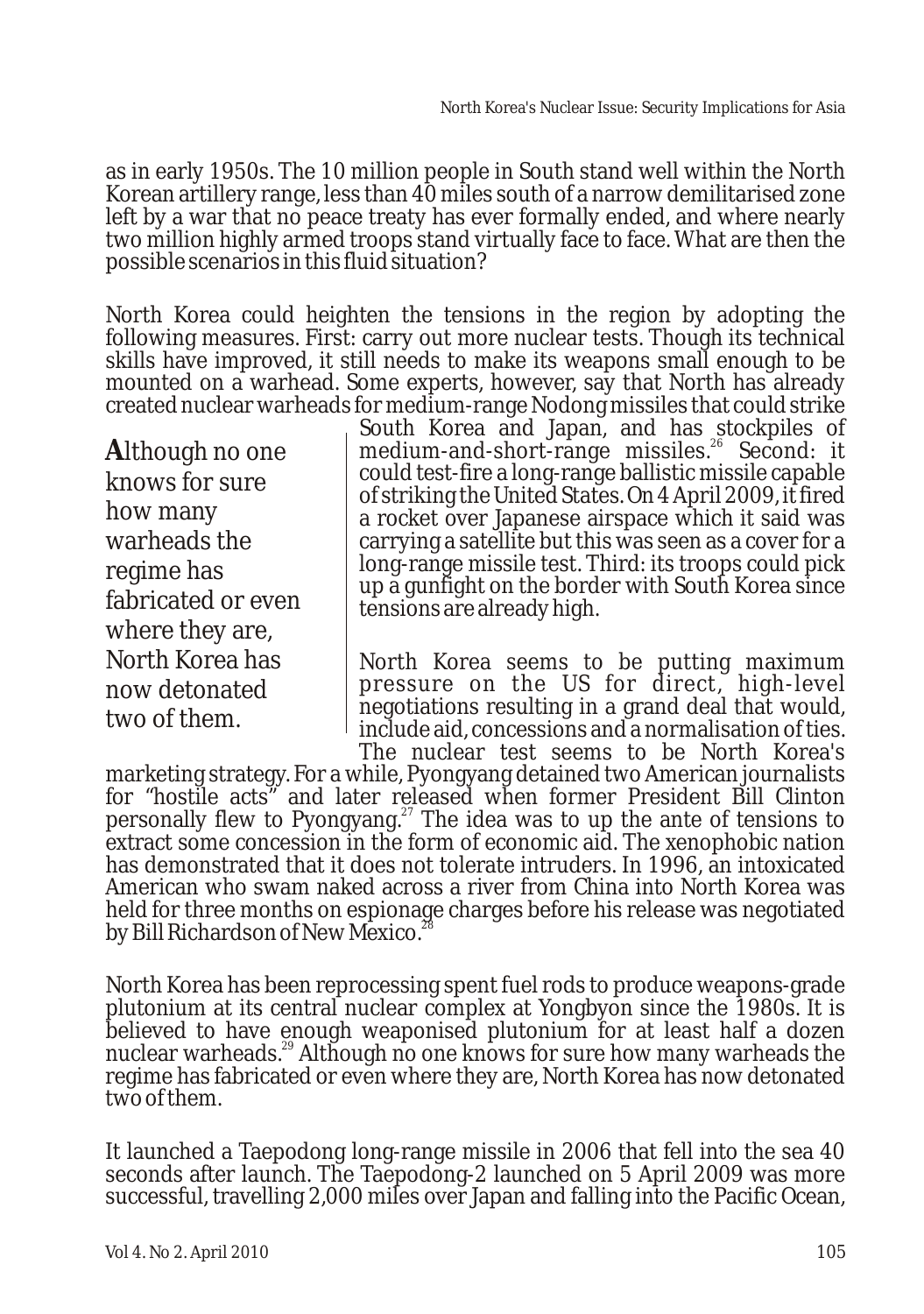though it did not have the range to reach US territory. Eventually, however, this missile might be able to go as far as the Hawaiian Islands, Alaska, or even the US West Coast<sup>30</sup>. The main intention of the North seems to create instability in the region.

North Korea has sold its missile technology to Iran, Yemen, and Syria.<sup>31</sup>

Pakistan's Abdul Qadeer Khan has admitted to having provided regimes around the world, including North Korea, with nuclear information. It is suspected that North has shared its nuclear knowhow and imported technology and material from Khan's network. Pyongyang has focused on the possibility of export as a means of acquiring foreign currency. It is widely believed that a nuclear reactor recently constructed in Syria and destroyed by Israeli airstrikes in October 2008 was built with assistance from North Korea. There is also information that Pyongyang is providing small research reactor to Myanmar. Though the likelihood of Pyongyang providing nuclear assistance or devices to non-state terrorist groups like Al Qaeda is less probable, the risk of non-state actors getting their hands on North Korea's nuclear material or technology is a concern. This is because, North Korea has made it known that it is willing to sell anything to anybody as it is desperate to earn revenue because of the pathetic economic situation.

**I**f Kim Jong-il really is planning to pass on power to his youngest son, his promotion of the "militarist first" policy can be seen in that light. The current nuclear and missile programs represent an effort to assert his own authority before his death.

Such a possibility unfolds a scenario in which North Korea might precipitate a nuclear arm race. Japan and Taiwan are believed to be well on their way to acquiring all the expertise needed to develop nuclear devices of their own. They both have nuclear power plants. Experienced scientists and engineers in the field will plunge into action by casting aside restraints by enabling their countries go nuclear militarily in the event that North Korea emerges as a nuclear power. It will also be difficult to restrain South Korea from reviewing its policy options and the US persuasion might not work in that case.

Domestic considerations could be a factor in North Korea's tests of nukes and missiles. If Kim Jong-il really is planning to pass on power to his youngest son, his promotion of the "militarist first" policy can be seen in that light. The current nuclear and missile programs represent an effort to assert his own authority before his death. Also, Kim may have a goal of securing North Korea's status as a global nuclear power by 2012 – the 100th anniversary of the birth of his father, Kim Il-sung.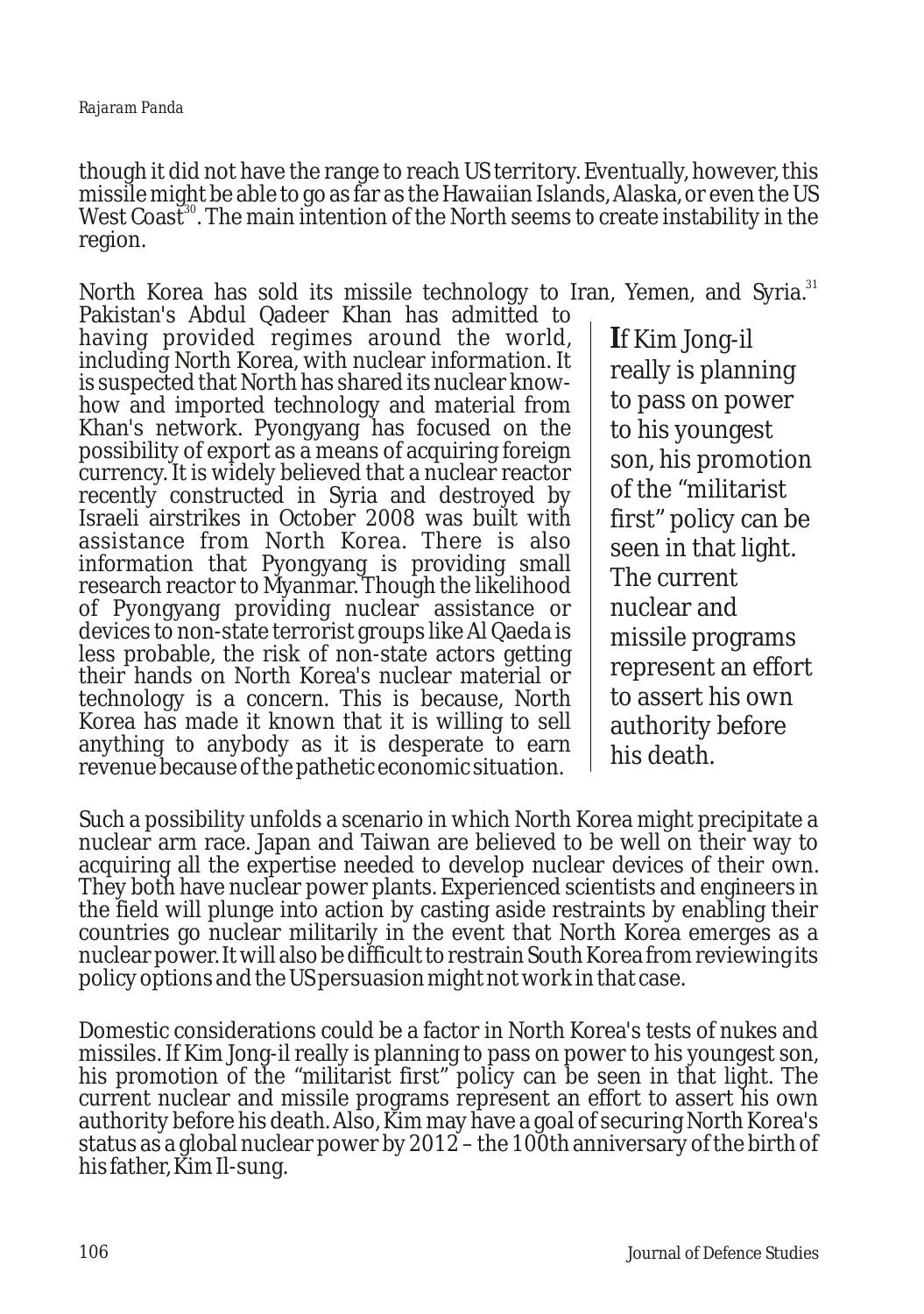# **Plausible Scenarios**

It transpires that the issue of resolving the North Korean nuclear issue is one of the most difficult issues that the leaders of major powers are facing. Though negotiations, both at bilateral and multilateral levels, have been made, these have failed at different stages and levels. In view of the unpredictability nature of the negotiation process, it becomes next to impossible to make a long-term projection. Yet, both optimistic and pessimistic scenarios may be attempted based on past experiences.

Pyongyang's one-on-one-off strategy to the US peace overtures only confounds analysts, the latest being in the wake of envoy Stephen Bosworth's three-day trip to Pyongyang in December 2009. Despite the various possible scenarios drawn, what are then the plausible scenarios?

**I**f differences are ironed out, talks shall resume in Beijing any time. North Korea might respond rather positively as an extended period of isolation would mean more damage to its already broken economy that has already grown weaker due to fresh UN sanctions to punish it for its nuclear test in May 2009.

# **Scenario No.1**

**Setting Date for Talks:** The US will convince other six-party states – China, Japan, South Korea and Russia - on the conditions that Pyongyang puts and this move will facilitate North Korea's return to the SPT. If differences are ironed out, talks shall resume in Beijing any time. North Korea might respond rather positively as an extended period of isolation would mean more damage to its already broken economy that has already grown weaker due to fresh UN sanctions to punish it for its nuclear test in May 2009.

**Scenario No. 2**

**Resuming the Agreement:** The US and other SPT members will convince the North to again implement a deal to take apart its aging Yongbyon nuclear plant that makes plutonium for weapons and to allow international inspectors back into the country. A pragmatic upper limit for the next deal may be the complete elimination of Yongbyon. This would leave Kim with a small stockpile of plutonium that experts say could enable Kim to make as many eight

nuclear weapons but it would keep in place, for now, his nascent program to enrich uranium for weapons.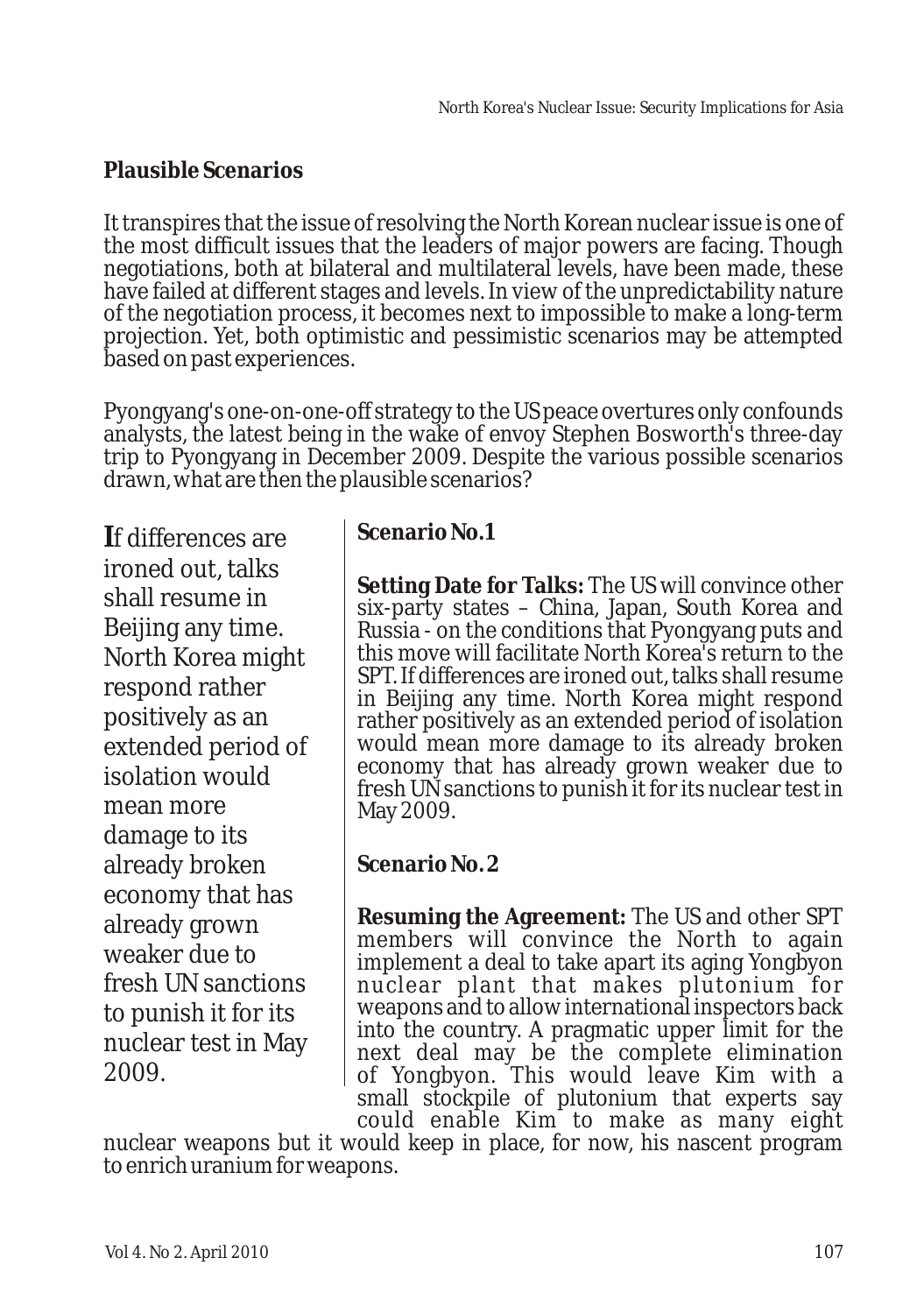#### *Rajaram Panda*

According to experts, North Korea is several years away from having a full-scale program to enrich uranium. Such a program offers advantages because it can be done away from the prying eyes of spy satellites and the North has ample supplies of natural uranium to supply it. A resumption of the SPT with this limited agenda would be possible in that case.

**Scenario No. 3**

**Negotiations drag on without final agreement:** This scenario reflects the current situation that takes a step forward and a step back. This will see periodic achievement and periodic setbacks. The momentum will keep going but the gains would remain invisible. All countries will pursue "hedging strategies" in the event that talks will collapse. While North Korea will continue to pursue its nuclear activities, other countries' hedging strategies would consist of diplomatic maneuvers.

As regards the US, it will take on board Japan, South Korea and China in dealing with the North and to work through the United Nations. While South Korea will render more economic assistance to the North to see that Pyongyang's economy does not deteriorates further, Japan will achieve limited success on the issue of Japanese abductees. China's role would be to see that negotiations do not reach any stalemate.

**Scenario No. 4**

**Negotiations collapse:** Under this scenario, negotiations would not collapse suddenly but slowly fade out. This scenario could be the outcome of Scenario No. 3 where the US would be unwilling to continue on talks indefinitely. In this scenario, both sides withdraw temporarily to review their stances.

In this scenario, if negotiations collapse, while the US efforts would be to contain North Korea, Pyongyang would work further to build up its nuclear arsenal. There will be containment "hedging strategies" by all sides. Both South Korea and Japan will look at improving their own strike capabilities such as deploying cruise missiles and possibly utilising missile defense systems. China will seek diplomatic strategies in order to avoid instability on the Korean peninsula.

**B**oth South Korea and Japan will look at improving their own strike capabilities such as deploying cruise missiles and possibly utilising missile defense systems. China will seek diplomatic strategies in order to avoid instability on the Korean peninsula.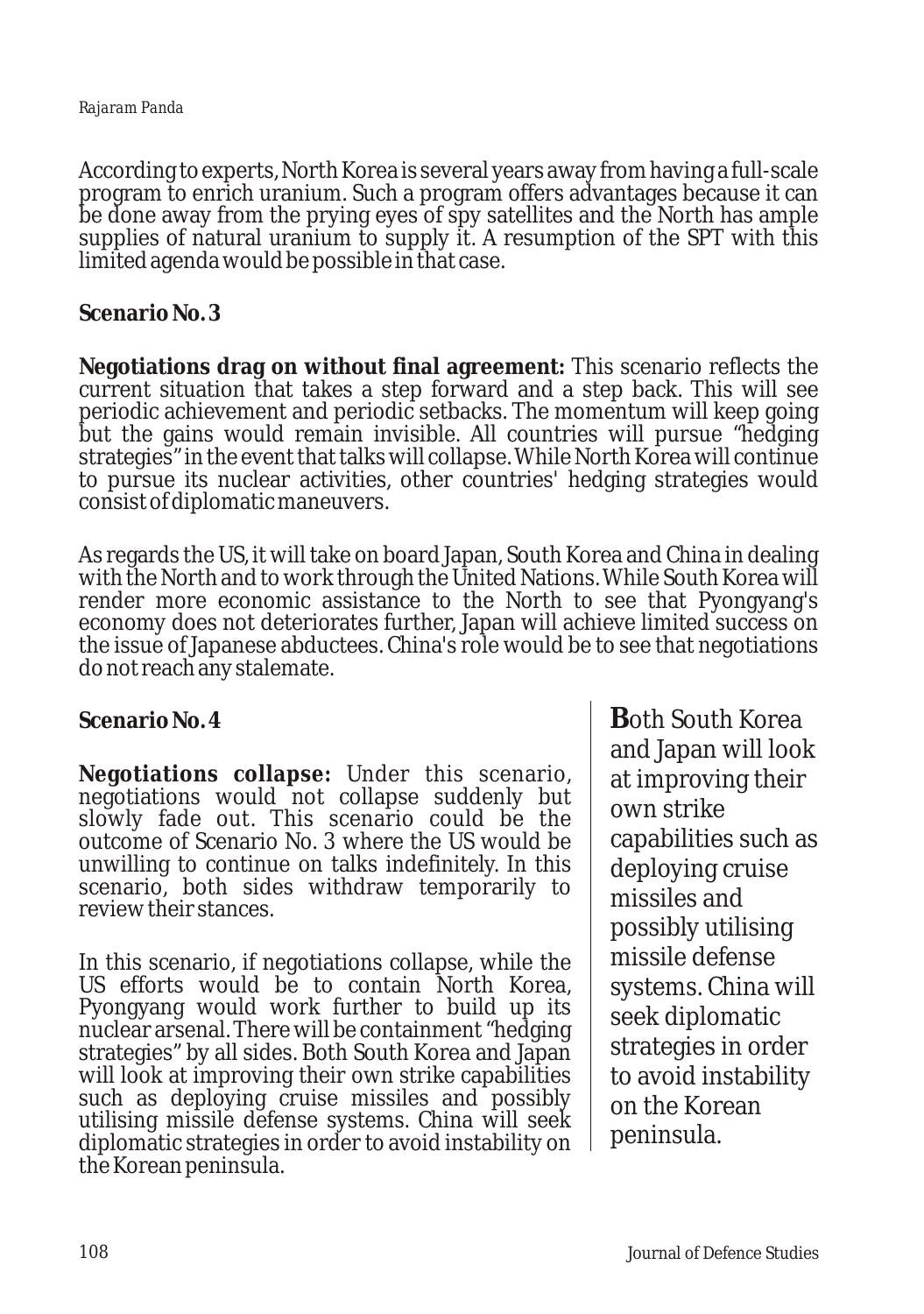**Scenario No. 5** 

**Crushing the caveats:** North Korea has a precondition. This means talks on a formal peace treaty should begin and this should ultimately replace the armistice that ended the 1950-53 Korean War. This should be followed by resumption of aid, and recognition of North Korea as a nuclear arms state. Though previous agreements aim to address the current format, North Korea still has the option to scuttle the talks.

China, the North's biggest benefactor and closest thing Pyongyang can claim as a major ally, is seen as being able to exert the most pressure on the state and may choose to use its influence to push it back to talks by Beijing. The US Treasury may intervene and through its action stifle North's international finance, thereby enhancing its leverage on Pyongyang.

### **Scenario No. 6**

**Denuclearisation agreement reached:** The most optimistic scenario is that international community will accept the truth of living with a nuclear North Korea but within the agreed framework of dialogue process. This negotiation process will make North Korea see reason on the merit of denuclearisation, though this process will be painfully slow and arduous. Economic incentive will play a major role in this process.

In this scenario, the US would provide extended deterrence to North Korea, though it has in principle opposed such a US policy towards Japan and South Korea. However, if North Korea were to denuclearise, a peace agreement could be possible in the Korean peninsula. This would help the North improve its relations with other countries, particularly Japan. In the environment that would emerge as positive, the US could redefine its extended deterrence vis-àvis North Korea.

# **Scenario No. 7**

**Breakdown:** Nuclear weapons are the defining achievement of Kim's militaryfirst rule and, according to experts, his grip on power depends on keeping them. The inevitability of a breakdown cannot be prevented.

### **Scenario No. 8**

**Return to Provocations and tensions:** When Pyongyang does not show inflexibility from its position, talks will ultimately breakdown. This would mean that North Korea would revert to a pattern to increase tension in East Asia, which is responsible for one-sixth of the global economy, through missile launches, skirmishes with the South, nuclear threats and even another nuclear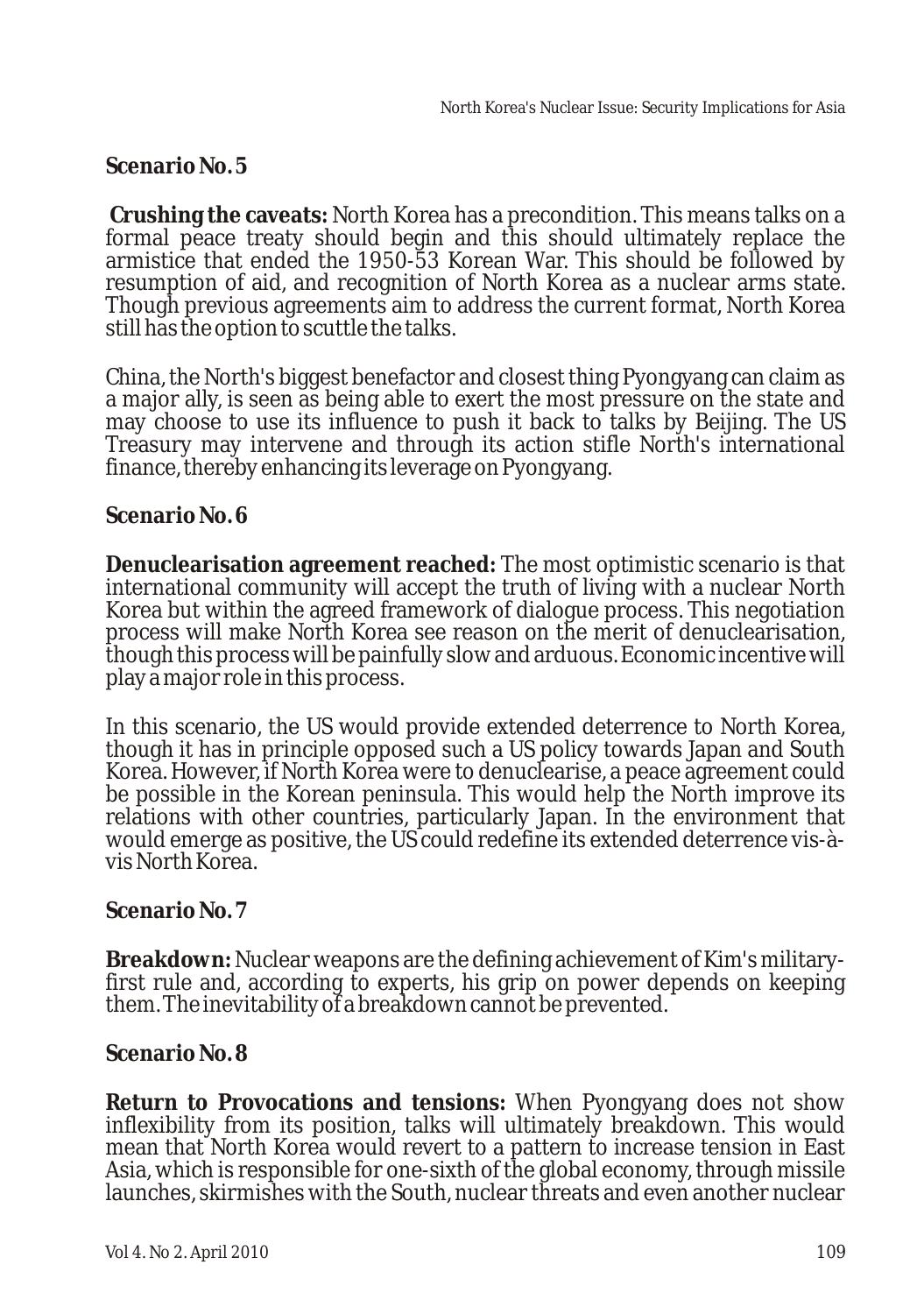test. A North Korean strike on South Korea or Japan would be a suicide step for Kim. Such an action would be met by an overwhelming military assault from the US and its allies. $3$ 

# **Wildcard Scenario**

**North Korea collapses:** This is the worst-case scenario. The greatest threat from this scenario when North Korea collapses, where does Pyongyang's stockpile of Weapons of Mass Destruction (WMDs) go and who controls these? If lesson from Iraq is any guide, finding out the exact location where the WMDs are stored would be the real problem. There is no information available about the location of the North's stockpile, facilities beyond the Yongbyon nuclear complex. At the moment, North's nuclear infrastructure is kept under extreme control and therefore there is no possibility of any unintentional nuclear leakage to potential proliferators - countries or terrorist groups - outside the country. However, if an internal power struggle erupts, or if the central authority disintegrates, the possibility for leakage of know-how, nuclear technology, fissionable materials or even weapons could dramatically increase.<sup>33</sup> In this kind of end-scenario, prior planning will not work. "Planning policies based on an expected collapse of North Korea are unlikely to succeed."<sup>34</sup>

In this scenario, in view of Kim Jong-il's failing health, the leadership transition to his youngest son will not be smooth and lead to disintegration of the central government. Many factions will emerge and instability will follow, leading to eventual disintegration.

The collapse may also be triggered by external factors: Apart from denial of external economic assistance, the generational change and growth of markets may fuel discontent, which the North Korean regime might find difficult to manage. The contagion theory popularized after the demise of the Soviet Union that rocked the Eastern European allies did not reach North Korea as Pyongyang was able to avoid the pitfall because of limited economic reforms in the early 1990s, such as the establishment of farmers' markets. This time, Pyongyang, sitting in a veritable volcano, will not be able to withstand the irresistible forces that would be unleashed by the failing economy and rising expectations of the people. Food shortages will fuel discontentment.

**T**he contagion theory popularized after the demise of the Soviet Union that rocked the Eastern European allies did not reach North Korea as Pyongyang was able to avoid the pitfall because of limited economic reforms in the early 1990s, such as the establishment of farmers' markets.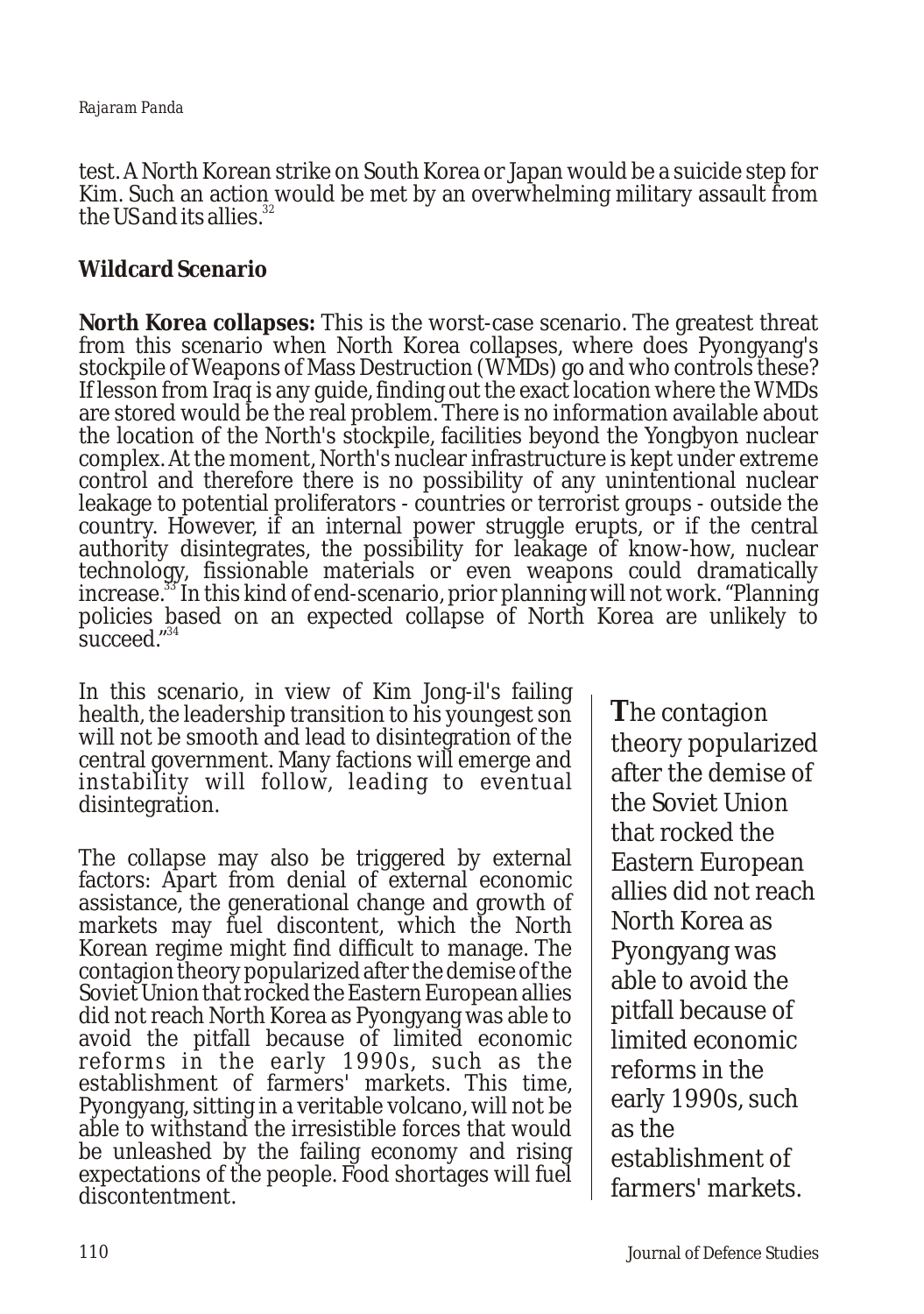The impact of North's demise would be huge on its neighbours. South Korea will launch almost immediately on the process of political consolidation of the newly unified Korean state. There could be resistance from the North Korean army or special operation units. Seoul would also have to cope with the massive humanitarian dislocations that could spill over to its territory. The US will back South Korea in this process of unification and foster greater stability in the region.

China's interests would clash that of South Korea and the US. Because of strategic consideration, China would oppose if the US ties to establish bases in the North Korean territory or station troops in proximity to its borders. Beijing might also try to seize territory when political instability occurs, though may not try to fill the political vacuum all by itself. China might not lose any opportunity not to extend its influence in the region and seek UN intervention just to deny South Korea any extra advantage and thereby prevent unification. Like South Korea, China will also be wary of refugee problems as an exodus of North Korean refugees into its territory will radically increase the number of ethnic North Koreans, who later may demand autonomy from China's central government. China's main interest would be to have some economic control in northern part of Korea in cross-border trade and investment, particularly in major infrastructure projects.

As regards Japan, it will feel threatened by the possibility of China establishing a stronger position of influence on the Korean peninsula or the possibility that a unified Korea could "go nuclear". Debates in Japan to exercise the nuclear option may be intensified and willy-nilly Japan might move towards becoming

**E**ven when North Korea has gone on conducting nuclear tests much to the consternation of its neighbours, Beijing has not denied its old ally with goods varying from fuel to fertilizer, corn to cosmetics, shoes, clothing and electronics.

a "normal" state.

# **Conclusion**

None of the major players having stake in North Korea and Asian security – the United States, Japan and China - would opt for North Korea to collapse. North Korea's political and economic systems are unsustainable. Its aggressive behaviour is alienating all potential friends and making things worse. The 'enemies' of North Korea are as much afraid of its collapse as its leaders are. No one seems to be prepared for what would happen if North Korea really collapses but if it does happen, things would be more difficult to manage, let alone solve. Ignoring things would be as dangerous as delaying to address the issue. South Korea is not prepared for a regime collapse because it would unleash a torrent of refugees and saddle Seoul with colossal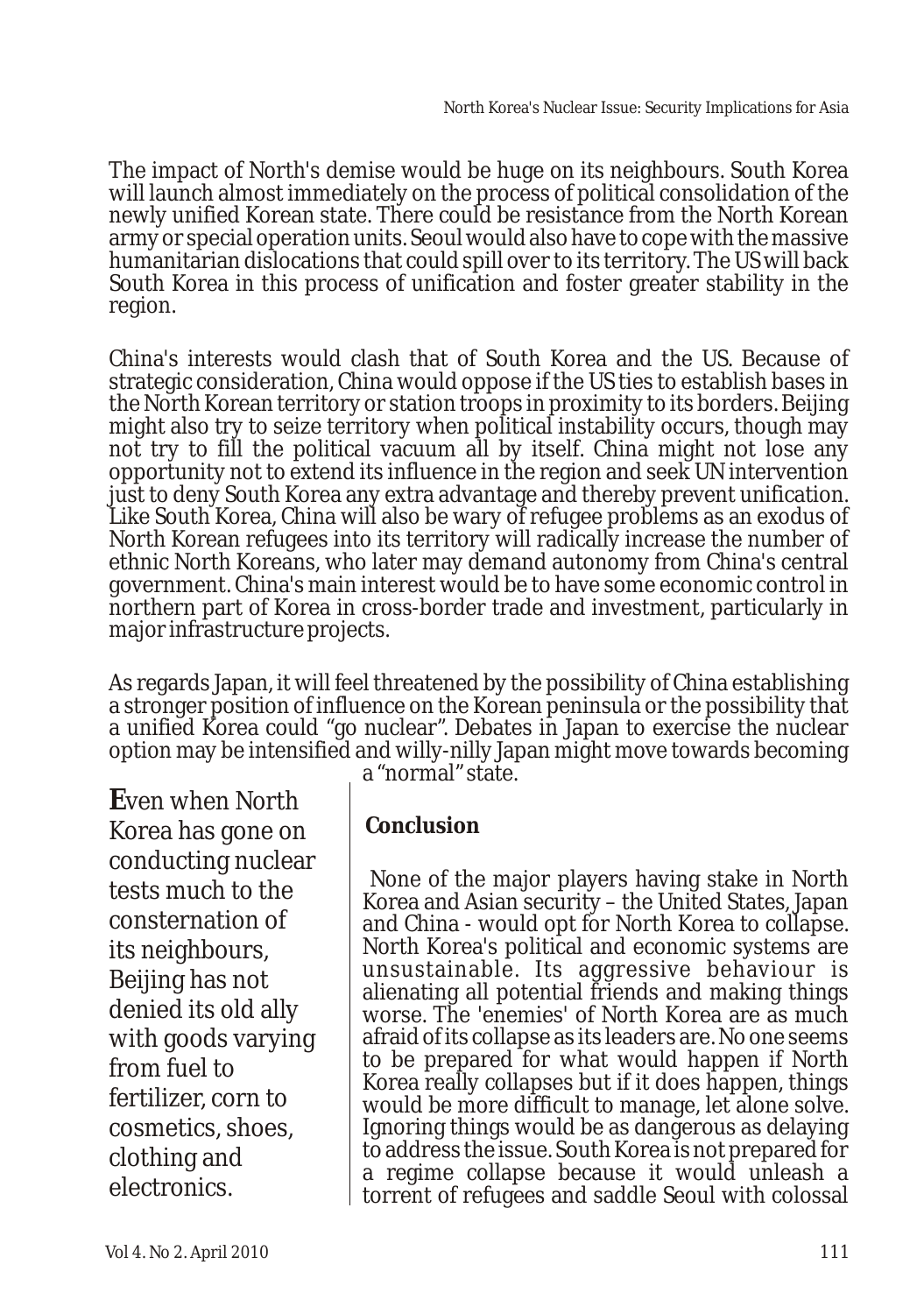reunification costs, as the continuing domestic costs of German unification attest.

China's role in reigning North Korea seems to be critical to addressing the North Korean conundrum. Barack Obama and his aides ought to enlist Beijing's influence on Pyongyang. Obama is already saddled with the problem of enlisting Beijing's support to grapple with other major challenges such as climate change and the global financial crisis.

The relationship between North Korea and China is a product of history and geography. The 850-mile border with China is North Korea's main connection to the outside world, given that the DMZ in Panmunjam bordering South Korea is as fortified as ever. Virtually all flights in and out of North Korea pass through China. Even when North Korea has gone on conducting nuclear tests much to the consternation of its neighbours, Beijing has not denied its old ally with goods varying from fuel to fertilizer, corn to cosmetics, shoes, clothing and electronics. In fact, Beijing's support to Pyongyang has quadrupled since 2004. China is in fact playing a two-faced game – supporting the US-led effort to stop weapon proliferation while propping up Kim's regime.

Under American pressure, Beijing did cut off oil supplies to North Korea in 2003 and 2006-07 to ratchet up pressure. It also cooperated by scrutinising bank accounts when the US Treasury went after Macao-based Banco Delta Asia in 2007 in reaction to North Korea's improper use of the international banking system.

The regime founded by Kim Il-sung after World War II was largely a creation of Moscow, but it was China that entered the Korean War in support of North Korea. It has become North Korea's leading patron since the Soviet Union's collapse. China's influence in North Korea has further deepened after the conservative government assumed office in South Korea in 2008.

**U**nless China with its long border, extensive trade and provision of key items such as fuel toughens its stance, the North Korean issue is unlikely to be resolved.

Beijing might be much worried about the possible repercussion if North Korea collapses. Sudden withdrawal of aid might precipitate a possible collapse, sending refugees across the border and leaving its weapons up for grabs. Though China might not be much worried that it could itself be the target of North Korea's weapons, its more realistic concern may be the North Korean threat will set off a military build up in Japan, South Korea and Taiwan. Such a scenario would endanger what Chinas would value most – stability.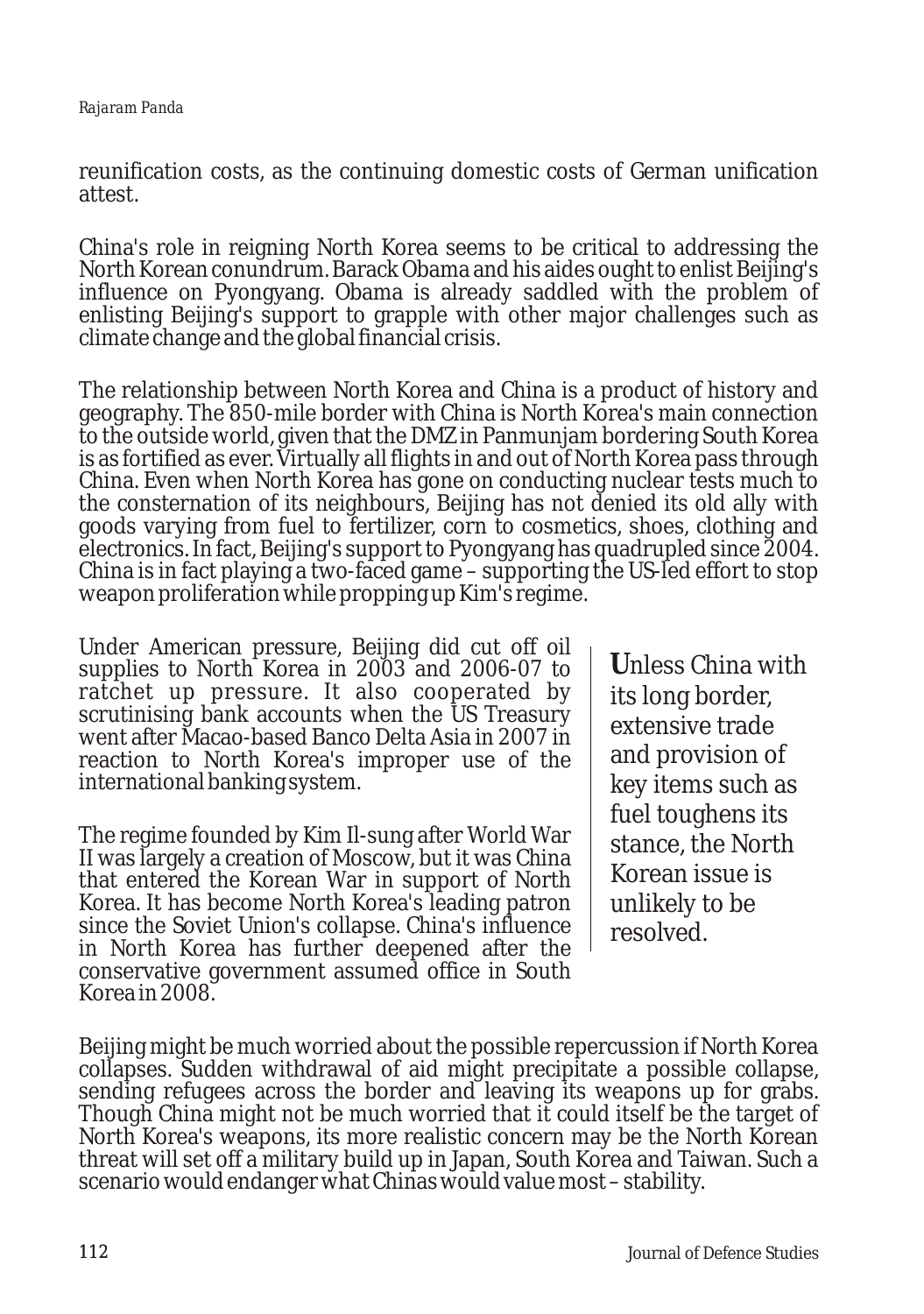Those who hold this argument are of the view that North Korea's aim in developing nuclear weapons is mainly political: avoiding the collapse of the regime and maintaining the status quo of a Korean peninsula divided at the 38th parallel. This school of thought believes that Pyongyang might opt for a strategic decision to abandon its nuclear program when it judges that survival of the regime is secured.<sup>35</sup> The other view is that notwithstanding the political aim of securing an assurance for regime survival, extracting economic aid and maintaining status quo with the aim of making North Korea a nuclear weapon state would be the real goal.<sup>36</sup>

Kim Jong-il seems to be aware of the Chinese tolerance of his effort towards regime stability and his process of consolidating the position of his son, Kim Jong-un, to eventually to succeed him. But if the Chinese continue to give leeway to Pyongyang and its nuclear development program, it could ignite an arms race among Japan, South Korea, China and possibly even Taiwan. Of these four, only China possesses nuclear weapons. At the moment, the following possible options seems to be viable: conduct fresh exercise of the PSI aimed at North Korea to interdict shipments of suspect materials, revive financial sanctions of the sort the Bush deployed to freeze North Korean funds in the Macao-based Banco Delta Asia bank, and full implementation of the United Nations Security Council Resolution 1718 which called for the cut-off of trade in luxury goods to North Korea and a range of other sanctions designed to hit the regime. Unless China with its long border, extensive trade and provision of key items such as fuel toughens its stance, the North Korean issue is unlikely to be resolved. At the same time, Obama ought to persevere in pursuing his strategic dialogue with Beijing. In the ultimate analysis, political solution seems to be the only desirable approach as military strike will complicate and undermine Asian security. Therefore, all stakeholders ought to invigorate their efforts to exercise their political options with a view to maintain peace and stability in the Asian region.

Notes:

| 1              | East Asian Strategic Review 2009, The National Institute for Defense Studies, Tokyo, pp. 72-3                    |
|----------------|------------------------------------------------------------------------------------------------------------------|
| $\mathbf{2}$   | Narushige Michishita, "The Future of North Korean Strategy", Korean Journal of Defense Analyses, vol. 21, no. 1, |
|                | March 2009, p. 104.                                                                                              |
| 3              | Stephen Haggard and Marcus Noland, "North Korea in 2008", Asian Survey, vol. 49, Issue 1, January-February       |
|                | 2009, p. 98.                                                                                                     |
| $\overline{4}$ | East Asian Strategic Review 2009, The National Institute for Defense Studies, Tokyo, pp. 96-97                   |
| 5              | Andrei Lankov, "Koreas not eye-to-eye on Vision 3000", Nautilus Institute, Policy Forum Online o8-045A, 6        |
|                | June 2008, http://www.nautilus.org/fora/security/08045Lankov.html                                                |
| 6              | East Asian Strategic Review 2009, n.1, pp. 75-78                                                                 |
| 7              | Stephen Haggard and Marcus Noland, "Famine in North Korea Redux?", Peterson Institute for International          |
|                | Economics. Working Paper No. 0809. October 2008.                                                                 |

Vol 4. No 2. April 2010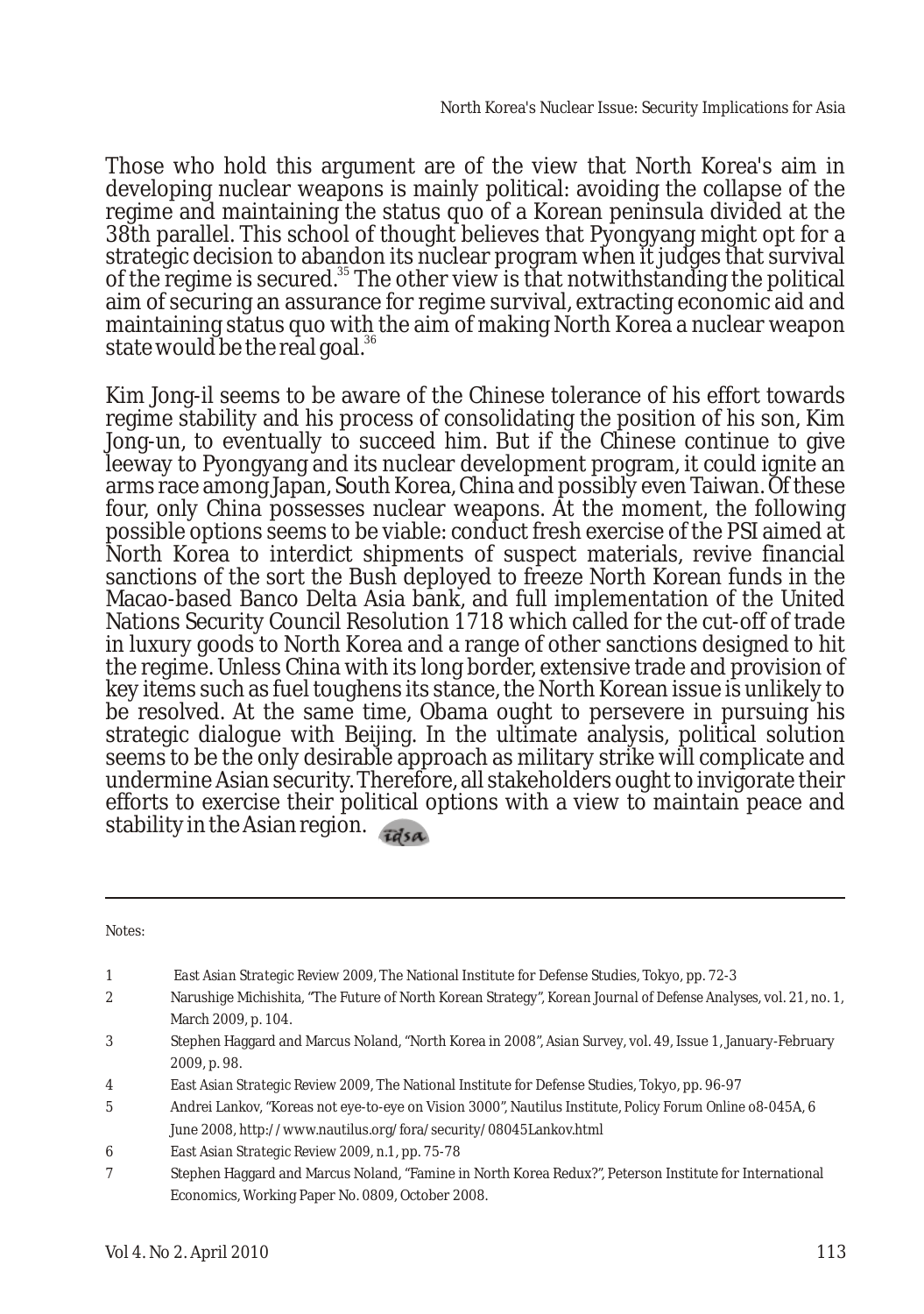#### *Rajaram Panda*

http://www.petersoninstitute.org/publications/wp/wp08-9.pdf, See *East Asian Strategic Review 2008*, The National Institute for Defense Studies,Tokyo, pp. 52-55.

- 8 Pranamita Baruah, "Japanese Vulnerabilities increase Following North Korea's actions",, 23 June, 2009, http://www.idsa.in/strategiccomments/JapaneseVulnerabilitiesincreasesfollowingNorthKoreasactions%20\_ PBaruah\_230609
- 9 Rajaram Panda, "Making North Korea See Reason", *The Tribune,* 25 May, 2009.
- 10 The Japan Times, 26 May, 2009
- 11 For a background, see Evans J.R. Revere, "North Korea's Latest Challenges: What is to be done?", *Issues & Insights*, vol. 9, No. 5, Pacific Forum CSIS, Honolulu, HI, May 2009.
- 12 *The Japan Times, editorial,* 26 May 2009. Also see, Steven A. Hildreth, "North Korean Ballistic Missile Threat to the United States", Congressional Research Service 7-5700, www.crs.gov RS21473, 24 February 2009. See also, "North Korea under Tightening Sanctions", International Crisis Group, *Asia Briefing No. 101*, Seoul/Brussels, 15 March, 2010.
- 13 "DPRK's foreign ministry vehemently refutes UNSC's 'Presidential Statement'", KCNA, 14 April 2009. The response was unusual because of its swiftness. DPRK government replies usually take days, not hours.
- 14 David Alexander, "World Leaders Condemn N. Korea test, Urge action", http://www.reuterscom/articlePrint?articleId=UKTRES54014C20090525
- 15 *The Asahi Shimbun,* 26 May, 2009.
- 16 Resolution 1874 tightened existing sanctions by blocking funding for nuclear, missile and proliferation activities through targeted blocks on goods, people and entities. It also widened the ban on arms importsexports, and called on member states to inspect and destroy all banned cargo to and from North Korea if they have reasonable grounds to suspect a violation.
- 17 Peter Spiegel and Chip Cummins, "Cargo of North Korea Material is seized en route to Iran", *Wall Street Journal,* 31 August, 2009, http://online.wsj.com/article/SB125151138304468869.html; "Iran:N. Korea Weapons Deal a 'Zionist Conspiracy",

http://www.themedialine.org/news/print\_news\_detail.asp?NewsID=26344; Also see, Rajaram Panda, "North Korea-Myanmar N-Links: India's Concerns", *Indian Foreign Affairs Journal* (New Delhi), vol.4, no.3, July-September 2009, pp.80-90. Kelly Currie, "Burma's North Korea Gambit", Wall Street Journal, 16 March 2010, http://www.burmabet.org/news/2010/03/16/wall-street-journal-burmas-north-korea-gambit...

- 18 Rubert Cornwell,, "World Scramble to find Response to North Korea", *The Independent*, 28 May, 2009.
- 19 David Alexander, "World leaders condemn N. Korea Test, Urge Action", http://www.reuterscom/articlePrint?articleId=UKTRES54014C20090525
- 20 *The Hindu,* 26 May, 2009.
- 21 Sara A. Carter and Andrew Salmon, "Nuke test hint North Korea succession looms", *The Washington Times,* 26 May 2009.
- 22 "Clearing the decks for Kim-Who", *The Financial Times*, 2 June, 2009, http://www.ft.com/cms/s/550dbc32- 4fa2-11de-a692-00144feabdc0,dwp\_uuid=319b98a6-0c...
- 23" Cult status will elude N Korean heir", *The Financial Times,* 3 June, 2009, http://www.ft.com/cms/s/4f9d129c-5066-11de-9530-00144feabdc0,dwp\_uuid=319b98a6-0c...
- 24 http://www/csmonitor.com/2009/0602/p06s04-woap.htm?print=true
- 25 Andrei Lankov, "North Korea's Succession gets Twisted", 17 September, 2009, http://ww.eastasiaforum.org/2009/09/17/north-kofeas-succession-gets-twisted/print/
- 26 "How big a threat is North Korea?", http://www.csmonitor.com/2009/0528/p06s01-wosc.htm?print=true
- 27 Rajaram Panda, "Fresh spark of hope post-Clinton's visit to North Korea", Global Politician, 7 August,2009, http://www.globalpolitician.com/25808-korea
- 28 http://www.latimes.com/news/nationworld/world/la-fg-korea-reporters1-2009jun01,0,33379...
- 29 http://news.yahoo.com/s/ap/20090525/ap\_on\_as/as\_koreas\_nuclear/print
- 30 Rajaram Panda, "North Korea Continues to defy the world", 13 April, 2009